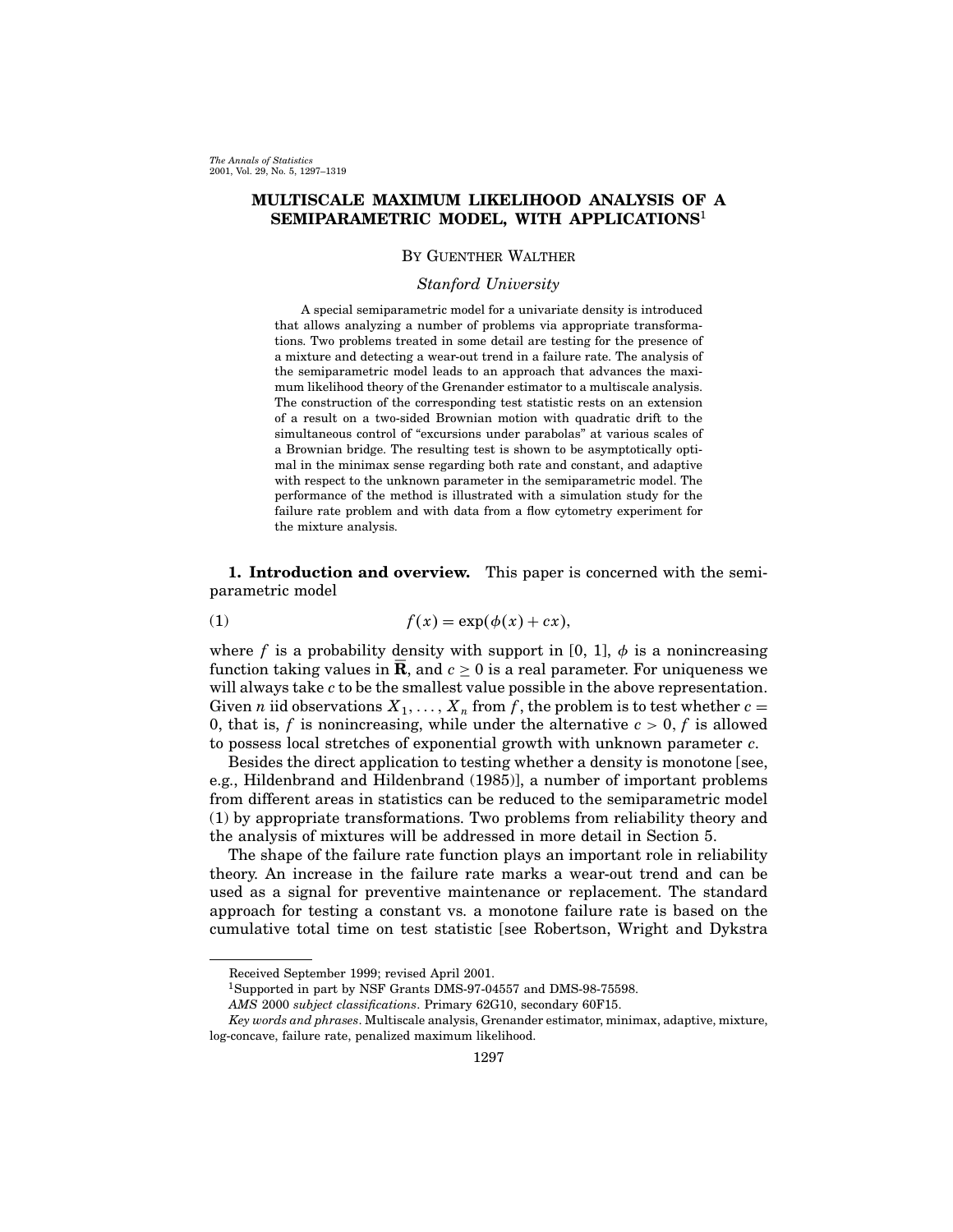(1988), Chapter 7.6], which looks for a global monotone trend in the normalized spacings. It exploits the fact that the latter are iid if the failure rate is constant (i.e., the distribution is exponential), whereas the sequence of normalized spacings is stochastically decreasing (increasing) when the failure rate is increasing (decreasing).

It is generally recognized, however, that many failure rates in practice are bathtub shaped, that is, are first decreasing (during a "burn-in" period), then are roughly constant, and are finally increasing (during the "wear-out" period) [see, e.g., Glaser (1980) or Miller (1981), page 15]. Statistical procedures looking for a global trend in the normalized spacings are clearly not well suited for detecting a wear-out (or burn-in) period for such failure rates, as the locally increasing and decreasing trends can cancel in the statistic. Rigorous statistical theory and procedures to detect these important alternatives seem not to have been developed yet, apparently due to the difficulties in modeling bathtub shaped failure rates parametrically (personal communication with Ingram Olkin). Section 5 will showhowthe theory to be developed for model (1) applies directly to this problem via the total time on test transformation.

The second application concerns detecting the presence of mixing in a distribution. That is, one wishes to decide whether a given sample is composed of observations from one population or from multiple subpopulations. The statistical theory has been developed with remarkable success in the case where the component distributions are from a one-parameter exponential family or from the two-parameter normal family [see, e.g., Lindsay and Roeder (1992, 1997) and Roeder (1994)]. There is also a considerable interest in a nonparametric approach to this problem, as the conclusions of a parametric approach can depend quite sensitively on the assumed model and skewed distributions in particular cause problems [see Roeder (1994), page 493]. However, the standard nonparametric approach to this problem is a test for unimodality, which is known not to be very sensitive to detect the presence of a subpopulation [see, e.g., Roeder (1994), page 493, and Titterington, Smith and Makov (1985)] for a judicious discussion on the use of modality in this context.

The approach taken here is based on a nonparametric model that is commonly employed in the MCMC and Gibbs sampling literature; see Gilks and Wild (1992), Dellaportas and Smith (1993) and Brooks (1998). It models singlecomponent distributions as logarithmically concave densities, that is, densities of the form  $f(x) = e^{\psi(x)}$ , where  $\psi$  is a concave function. As detailed in the above references, this model is motivated by the fact that most commonly used parametric densities are log-concave, the prime example of course being the standard normal density where  $\psi$  is a quadratic. While this model is thus a quite natural choice for the mixture problem at hand, the requisite statistical methodology has not been developed yet. The following lemma shows how this approach can be subsumed under the general semiparametric model (1).

LEMMA 1. Let F be the cdf of a univariate random variable  $X$  whose distribution is a finite mixture of log-concave distributions with common support. Then for all  $d > 0$  the distribution of the random variable  $F(X - d)$  is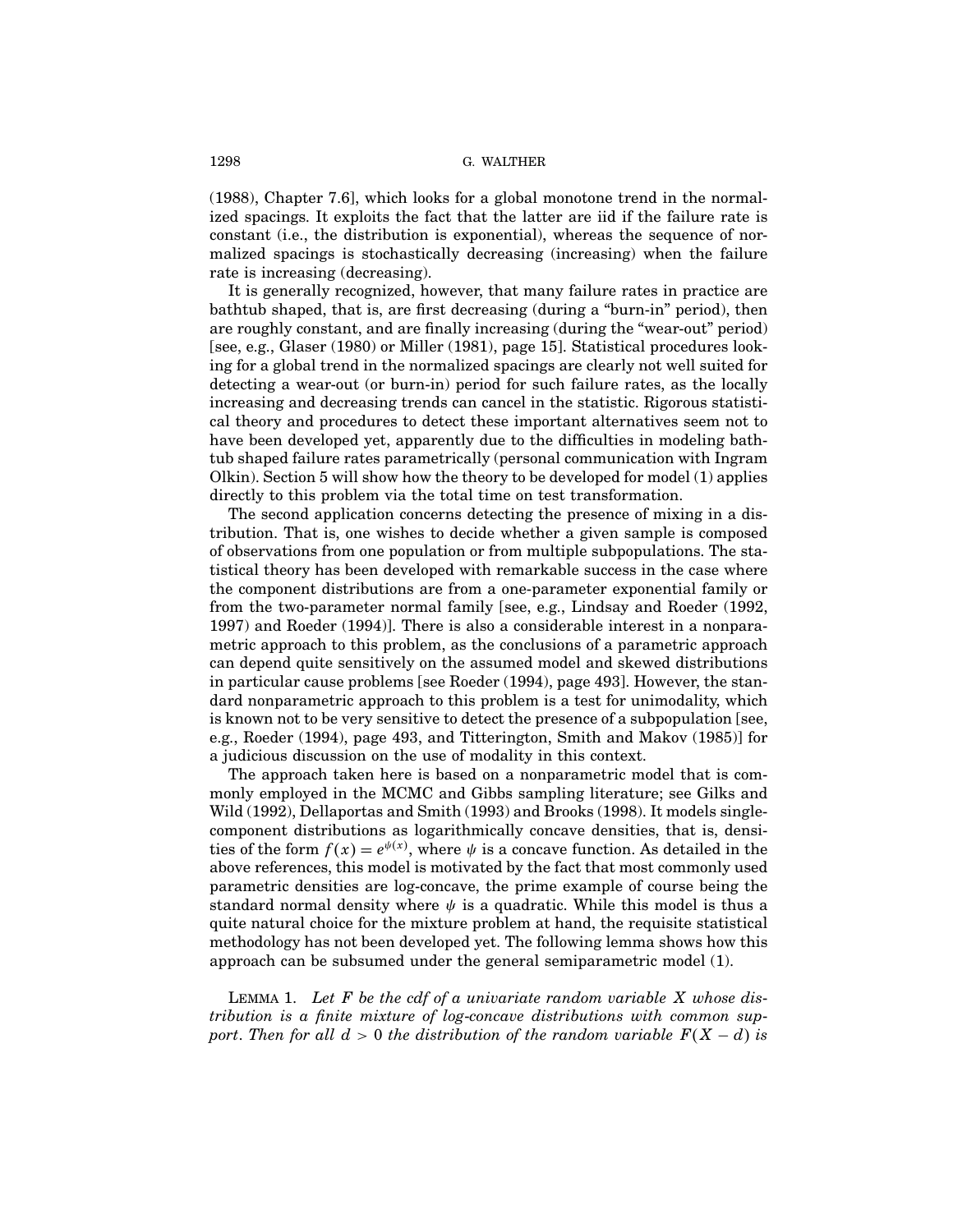absolutely continuous on  $(0, 1)$  (and may have an atom at 0). The distribution of X is log-concave if and only if for all  $d > 0$  the Radon–Nikodym derivative  $f_d$  of  $F(X - d)$  is nonincreasing on  $(0, 1)$ . Moreover, on every closed interval  $I \subset (0,1)$ ,  $f_d$  is of the form (1).

The lemma is illustrated in Figure 1: forty observations  $\{X_i\}_{i=1}^{40}$  were sampled from a gamma(10, 0.1) distribution. The shifted observations  $\{X_i - d\}_{i=1}^{40}$ with  $d = 0.2$  are plotted on the horizontal axis of the left figure. The solid line is a graph of the smoothed empirical cdf  $\ddot{F}_n$  of the  $X_i$  [see Shorack and Wellner (1986), page 86]. The transformation  $(X_i - d) \mapsto F_n(X_i - d)$ is delineated by dotted lines, and the transformed observations are plotted on the vertical axis. One clearly notes the decreasing frequency of the transformed observations in  $(0, 1)$ , corresponding to the nonincreasing  $f<sub>d</sub>$ . On the other hand, the solid line in the right figure shows the density of the mixture  $\frac{1}{2}$ gamma $(2, 0.1) + \frac{1}{2}$ gamma $(5, 0.15)$ . For easier visualization  $f_d$  is also plotted in the figure, rather than a transformed sample.  $f_d$  is of the form (1), and the local increase indicates the presence of a mixture.

Another problem that can be subsumed under (1) is that of detecting a local trend in the intensity function of a nonhomogeneous Poisson process. See Woodroofe and Sun (1999) for the link and for an approach to detect a global trend.

The problem of testing whether a density is nonincreasing or related versions have been considered by Chaudhuri and Marron (1999), Dümbgen and Spokoiny (2000), who deal with the Gaussian white noise model and also give optimality results in that setting, and by Woodroofe and Sun (1999), who test uniformity versus a monotone density. The first two papers investigate shape properties of f with kernel estimates by simultaneously considering a range of bandwidths.



FIG. 1. Left:  $\{X_i - d\}_{i=1}^{40}$  are plotted on the horizontal axis, where  $X_i \sim \gamma(10, 0.1), d = 0.2$ .  $\{\widetilde{F}_n(X_i - d)\}_{i=1}^{40}$  are plotted on the vertical axis. Right:  $f = \frac{1}{2}\gamma(2, 0.1) + \frac{1}{2}\gamma(5, 0.15)$  (solid line) and Radon–Nikodym derivative of  $F(X-d)$ , where  $X \sim f$  (dashed line).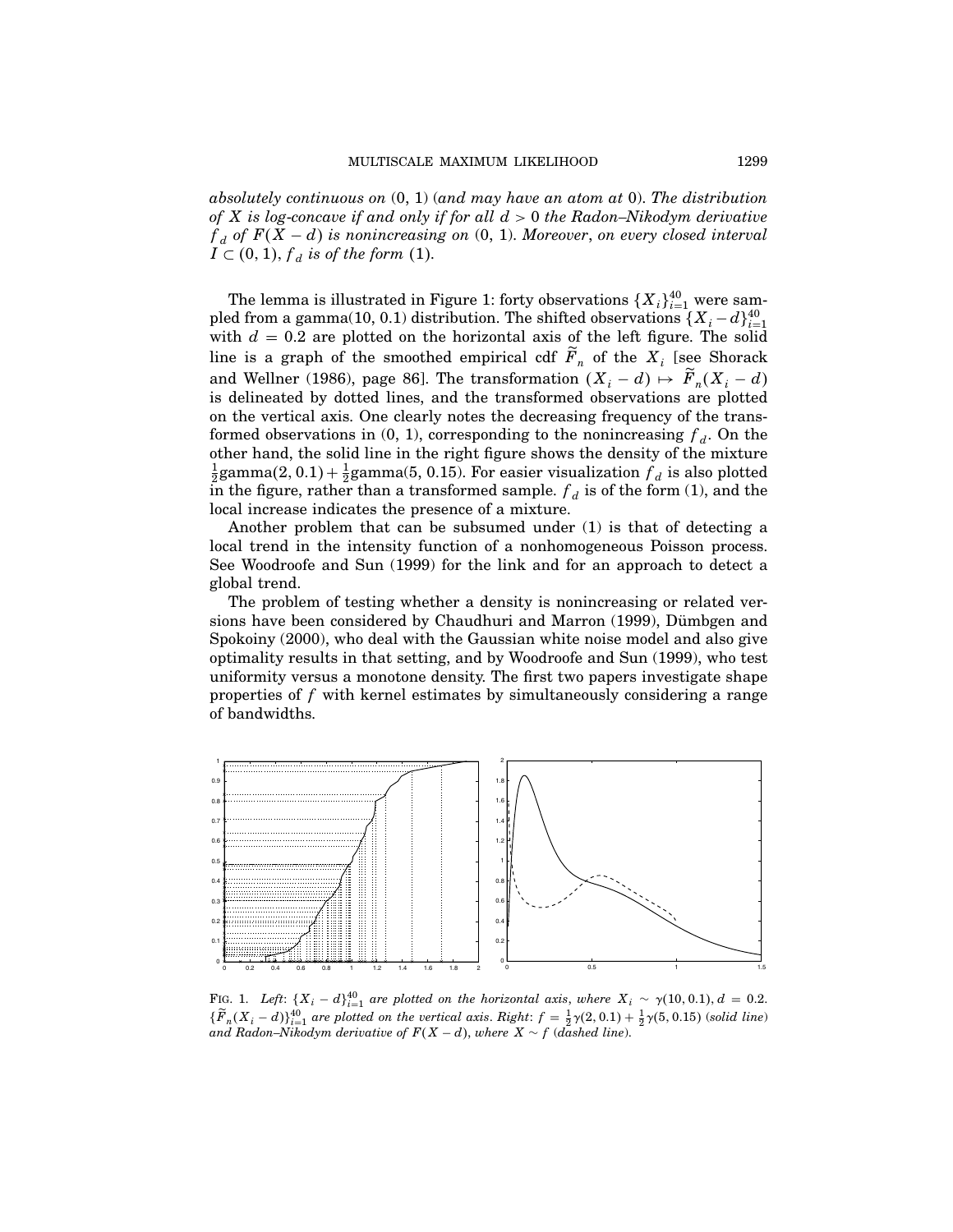For the analysis of properties of the logarithm of  $f$ , as required by model (1) and its extension (2), it is natural to use the method of maximum likelihood, which has an extensive history in order restricted inference, see Robertson, Wright and Dykstra (1988). Note that the MLE of  $c$  does not exist. The program is to compute the MLE of  $f$  for various fixed values of the unknown parameter c, and then to evaluate the evidence for  $c > 0$  by combining the evidence obtained from the various MLEs. It will be shown how this approach advances the method of maximum likelihood to a multiscale analysis of the model (1) that enjoys certain adaptivity and optimality properties.

The MLE of f for the case  $c = 0$  is the well-known Grenander estimate [see, e.g., Groeneboom (1985)]. We will call the model (1) when  $c = 0$  the "null family," following terminology introduced by Silverman (1982) in a related situation. It will be seen that for a given  $c > 0$  the MLE can be computed by solving a penalized ML problem, or equivalently, by transforming the data to a different scale, applying the estimator for the null family on that scale, and transforming the resulting estimator back to the original scale. The parameter c, or equivalently the Lagrange (tuning) parameter in the penalized ML problem, can thus be interpreted as a "scale" parameter that provides information about f on various scales. This approach avoids the usual problem of appropriately choosing the tuning parameter in a penalized ML problem. Rather, the analysis combines the information obtained on the various scales.

Deriving an optimal simultaneous testing procedure requires knowledge of the simultaneous null distribution of the Grenander estimators across scales. The pointwise limiting distribution of the Grenander estimator is related to an "excursion belowa parabola" of a Brownian bridge and can be described in terms of the arg max of a two-sided Brownian motion with quadratic drift [see Prakasa Rao (1969) and Groeneboom (1985)], whose distribution is related to the solution of a heat equation [see Chernoff (1964) and Groeneboom (1989)]. To construct an appropriate test, this result is generalized by simultaneously considering such excursions at various scales of the Brownian bridge as well as across locations.

Section 2 shows how the analysis of the semiparametric model (1) gives rise to the multiscale procedure sketched above. In Section 3 the simultaneous behavior of "excursions belowparabolas" of a Brownian bridge across scales and locations is derived, which allows constructing an appropriate test statistic. In Section 4 it is proved that the resulting procedure is adaptive with respect to the unknown parameter c and asymptotically minimax. In Section 5 the procedure is applied to two problems in reliability theory and the analysis of mixtures. Section 6 contains a brief outlook on further work. The proofs are deferred to Section 7.

# 2. The multiscale MLE. The plan for testing

 $H_0: c = 0$ 

in the model (1) is to compute the MLE of  $f$  for various values of the unknown parameter c, and then to extract and combine the evidence for  $c > 0$  from the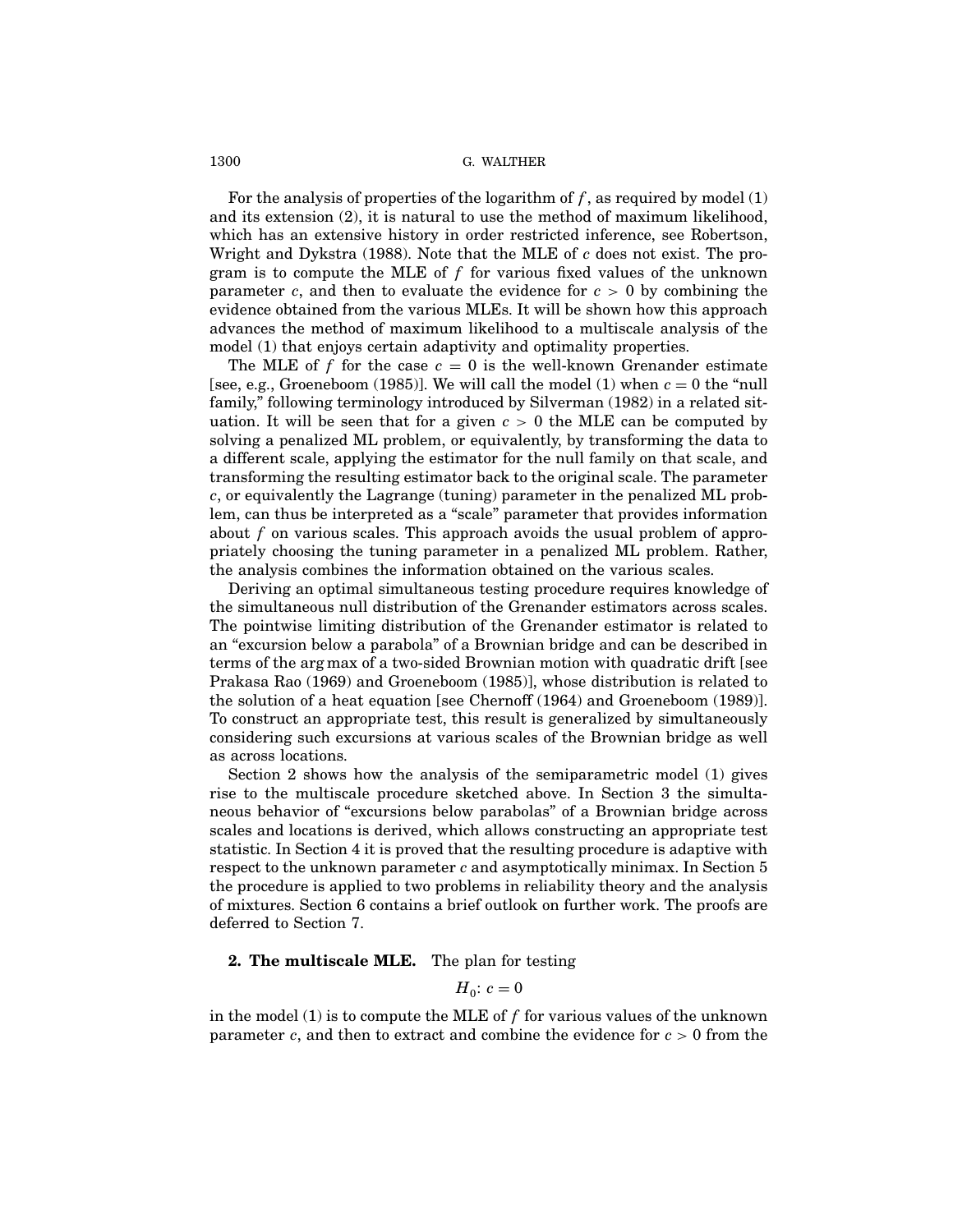various estimates. We have already noted that in the case  $c = 0$  the MLE of f is the Grenander estimator based on the observations  $X_i$ ; that is, the lefthand slope of the least concave majorant of the empirical cdf of the  $X_i$  [see, e.g., Robertson, Wright and Dykstra (1988)]. A similar representation obtains for the case  $c > 0$ .

PROPOSITION 1. Fix  $c > 0$  in (1). Then the MLE  $\hat{f}_n^c$  of f is given by

$$
\hat{f}_n^c(x) = \hat{g}_n^c(e^{cx})ce^{cx},
$$

where  $\hat{g}^c_i$  is the Grenander estimator based on the transformed observations  $Y_i = e^{cX_i}, i = 1, ..., n.$ 

The proof proceeds by showing that, just as in the case of the Grenander estimator,  $\hat{f}_n^c$  is given via the solution to an isotonic regression problem, which now involves "exponentially tilted" weights. Proposition 1 shows that evaluating the MLE  $\hat{f}^c_n$  for various values of  $c$  amounts to a multiscale analysis: The expression given by Proposition 1 is plainly the image density of  $\hat{g}_n^c$  under the transformation  $y \mapsto (\log y)/c$ , hence  $\hat{f}_n^c$  obtains by the following three-step procedure:

- 1. Map the observations  $X_i$  onto a different scale:  $X_i \mapsto Y_i = e^{cX_i}$ .
- 2. Compute the null estimate (the Grenander estimate) for the transformed data.
- 3. Transform the resulting estimate back onto the original scale with the inverse transformation  $y \mapsto (\log y)/c$ .

REMARK. Woodroofe and Sun (1999) treat a related problem using a penalized MLE. The above approach can also be put into a penalized ML framework. It is readily checked that  $\hat{f}_n^c$  is the nonparametric MLE in the set  $\mathscr{D}(c) := \{f: \log f(y) - \log f(x) \leq c(y-x) \text{ for all } x < y\}.$  But Green and Silverman  $(1994)$ , page 51 show that constrained maximum likelihood is just an alternative characterization of penalized maximum likelihood, with the Lagrange (tuning) multiplier of the appropriate penalty being a function of the constraint c. Thus the difference from the usual penalized ML approach is that we consider a range of Lagrange (tuning) parameters instead of trying to find an "optimal" one. This aspect is crucial for the optimality results derived in Section 4.

3. The test statistic and its null distribution. For the case where interest centers on local deviations from the null model, it was shown by Liero, Läuter and Konakov (1998), Neumann (1998) and Dümbgen and Spokoiny (2000) that it is advantageous to employ minimum distance goodness-of-fit statistics that are based on the supremum norm. Consequently we will measure the distance of f from  $H_0$  by  $\inf_{m \in \mathbb{M}} ||(\log f - m)w||_{\infty}$ , where Mon is the class of nonincreasing functions, and  $w$  is a weight function that allows downweighting the tails of the distribution, which is a desirable option in practice.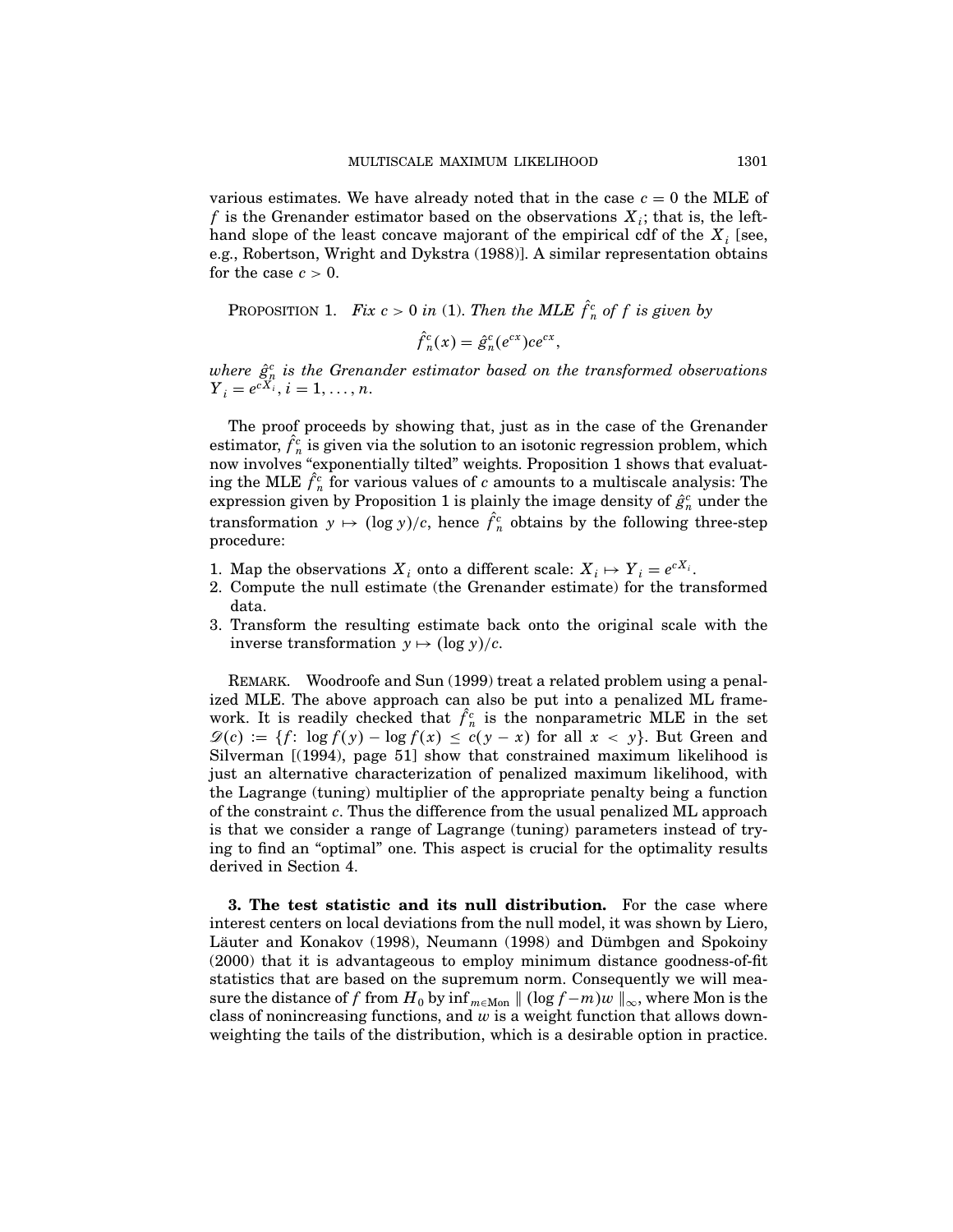Here we use the notion of a distance in the usual loose sense [see, e.g., Titterington, Smith and Makov (1985), page 115]. We will treat in detail the case where  $w = f^{1/3}$ , as it can be shown that then, for the purpose of the following analysis, the above distance is equivalent to  $\sup_{x < y} \frac{3}{2}(f^{1/3}(y) - f^{1/3}(x))$ . This leads to the test statistics

$$
T_n(c) = \sup_{X_{(1)} \le x < y \le X_{(n)}} \frac{\frac{3}{2}((\hat{f}_n^c)^{1/3}(y) - (\hat{f}_n^c)^{1/3}(x))}{\frac{3}{2}c^{1/3}((\hat{g}_n^c(e^{cX_j})e^{cX_j})^{1/3} - (\hat{g}_n^c(e^{cX_{i+1}})e^{cX_i})^{1/3})}
$$

.

Simultaneous use of the  $T_n(c)$  across scales c requires an appropriate standardization of the  $T_n$  on each scale. Asymptotic considerations will yield a standardization that will be shown to result in a procedure that is adaptive and optimal in the asymptotic minimax sense.

To see heuristically how the distribution of  $T_n$  can be analyzed, it is informative to sketch Groeneboom's (1985) elegant derivation of Prakasa Rao's (1969) result on the pointwise limiting distribution of the Grenander estimator. Groeneboom noticed that this distribution can be derived from the limiting distribution of the process  $U_n(a) = \sup\{t \geq 0: G_n(t) - at \text{ is maximal}\},\$  where  $G_n$ denotes the empirical cdf.  $U_n$  can be interpreted as an inverse to the Grenander estimator  $\hat{g}_n$ . Writing  $\sqrt{n}(G_n(t) - at) = \sqrt{n}(G_n(t) - G(t)) + \sqrt{n}(G(t) - at)$ and observing that the first term approximately equals a Brownian bridge while the second term behaves like a quadratic locally around  $t_0 = g^{-1}(a)$ , makes plausible that the limiting distribution of  $\hat{g}_n(t_0)$ , appropriately normalized, is given by the arg max of a two-sided Brownian motion with quadratic drift.

Considering now  $T_n(c)$  in the case where  $f = 1_{[0,1]}$ , and thus the transformed density equals  $g^c(y) = \frac{1}{cy}$  on  $[1, e^c]$ , we have  $T_n(c) \le \sup_{x \in [0, 1]} \times$  $3|(\hat{f}_n^c)^{1/3}(x) - 1| \approx \sup_{y \in [1, e^c]} |c \hat{g}_n^c(y) y - 1|$ . Formally switching arguments by taking the sup over the range of  $\hat{g}^c_n$  instead of its domain gives  $\sup_a |ca U_n(a) 1 = \sup_a \frac{ca}{U_n(a) - (g^c)^{-1}(a)}$ . This heuristic shows that one needs to control the arg max of a Brownian bridge with quadratic drift, uniformly over varying centers of the quadratic. Furthermore, different values of  $c$  give rise to different curvatures of the quadratic. The following theorem gives the pertinent result for the limiting process.

THEOREM 1. Let  $Y$  be either a standard Brownian motion or a standard Brownian bridge, and for  $a \in [0, 1]$ ,  $c > 0$ , define  $V_c(a) := \arg \max_t \{Y(t)$  $c(t-a)^2$ , where t ranges over the domain of Y. Then

$$
\sup_{c \geq e^e} \sup_{a \in [0,1]} \frac{c^{2/3} |V_c(a) - a| - (\log c)^{1/3}}{(\log c)^{-2/3} \log \log c} < \infty \quad a.s.
$$

 $V_c(a)$  is a.s. unique [see Kim and Pollard (1990)] and is the location on the t-axis of the point where the parabola  $c(t-a)^2 + b$ , sliding down along the line  $t = a$ , hits Y. Figure 2 provides an illustration of the situation for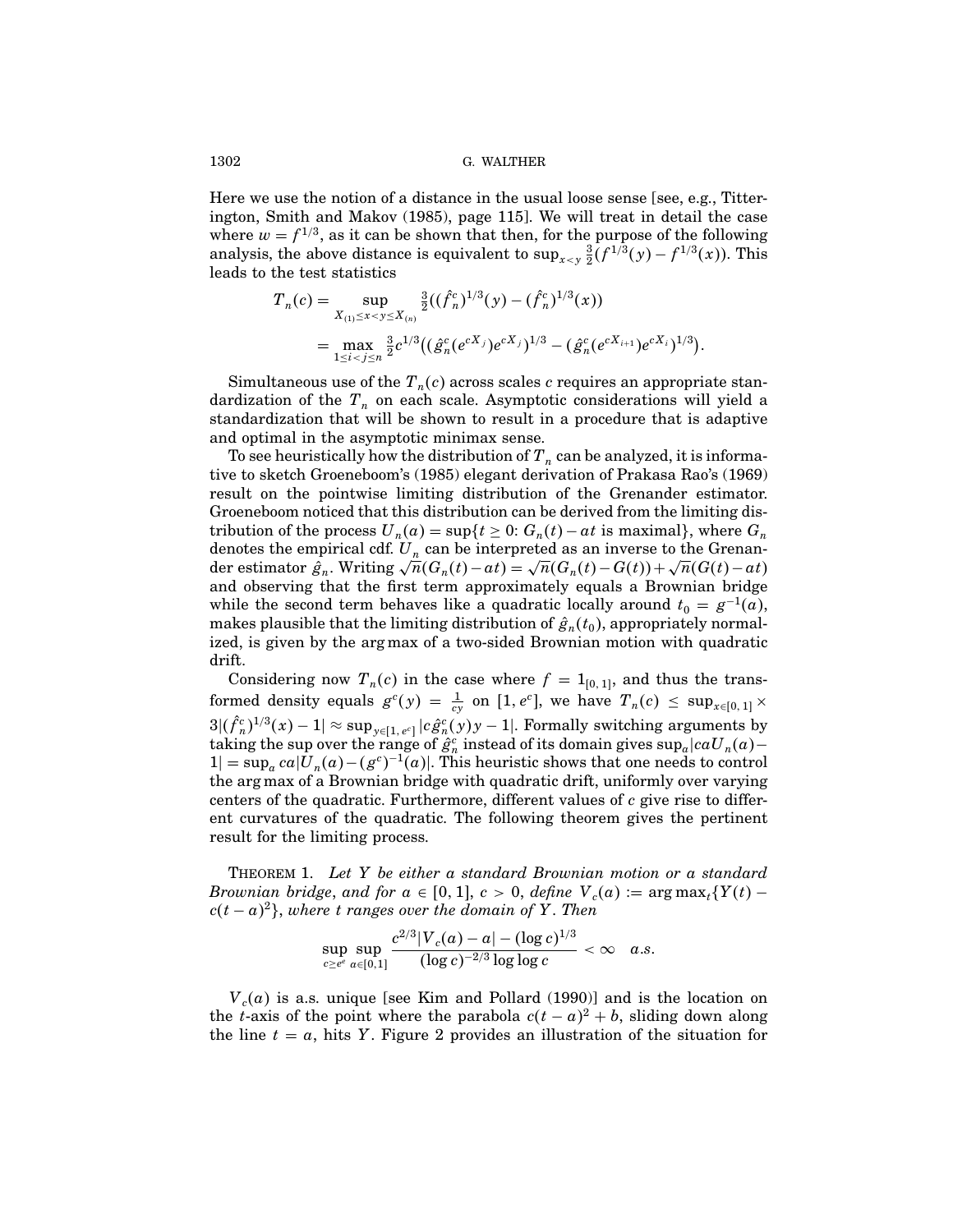

Fig. 2. "Excursions under parabolas" at various scales of the Brownian bridge.

three different scales  $c$  and a standard Brownian bridge  $Y$ . For each  $c$  only the lower envelope of all the parabolas with centers in  $[0, 1]$  is shown. Note that apart from a vicinity of 0 and 1, this lower envelope coincides with a parabola that hits Y at least twice, and  $\sup_a |V_c(a)-a|$  is attained for one of those parabolas. One sees that varying c corresponds to looking at "excursions under parabolas" at various scales of the Brownian bridge.

Theorem 1 yields the appropriate standardization of the test statistic  $T_n(c)$ across scales.

THEOREM 2. Let the  $X_i$ ,  $i \geq 1$ , be iid  $U[0, 1]$ . Then

$$
\overline{\lim_{n\to\infty}}\sup_{c\in [e^{e}n^{-1/2},\,n/\log^{10}n]} \frac{(n/4c)^{1/3} T_n(c)-(\log(\sqrt{n}c/2))^{1/3}}{\log(\sqrt{n}c/2))^{-2/3}\log\log(\sqrt{n}c)}\leq L \quad a.s.
$$

where L is a real random variable. If the  $X_i'$ ,  $i \geq 1$ , are iid  $f \in H_0$  and generated by the inverse probability transform from the  $X_i$ , then the corresponding statistic is dominated by the above statistic eventually a.s.

Denote by  $\phi_n(T_n)$  the test that rejects  $H_0$  iff the sup in Theorem 2 exceeds a critical value  $l_n(1 - \alpha)$  to be specified. The recipe provided by Theorem 2 for obtaining  $l_n(1-\alpha)$  is to evaluate the statistic for Monte Carlo samples of size n drawn from  $U[0, 1]$ . By Fatou's lemma,  $\phi_n(T_n)$  has then asymptotically level  $\alpha$ . Replacing the sup with the maximum over a finite grid of c-values should not have a large effect on the efficiency of the test. The Grenander estimator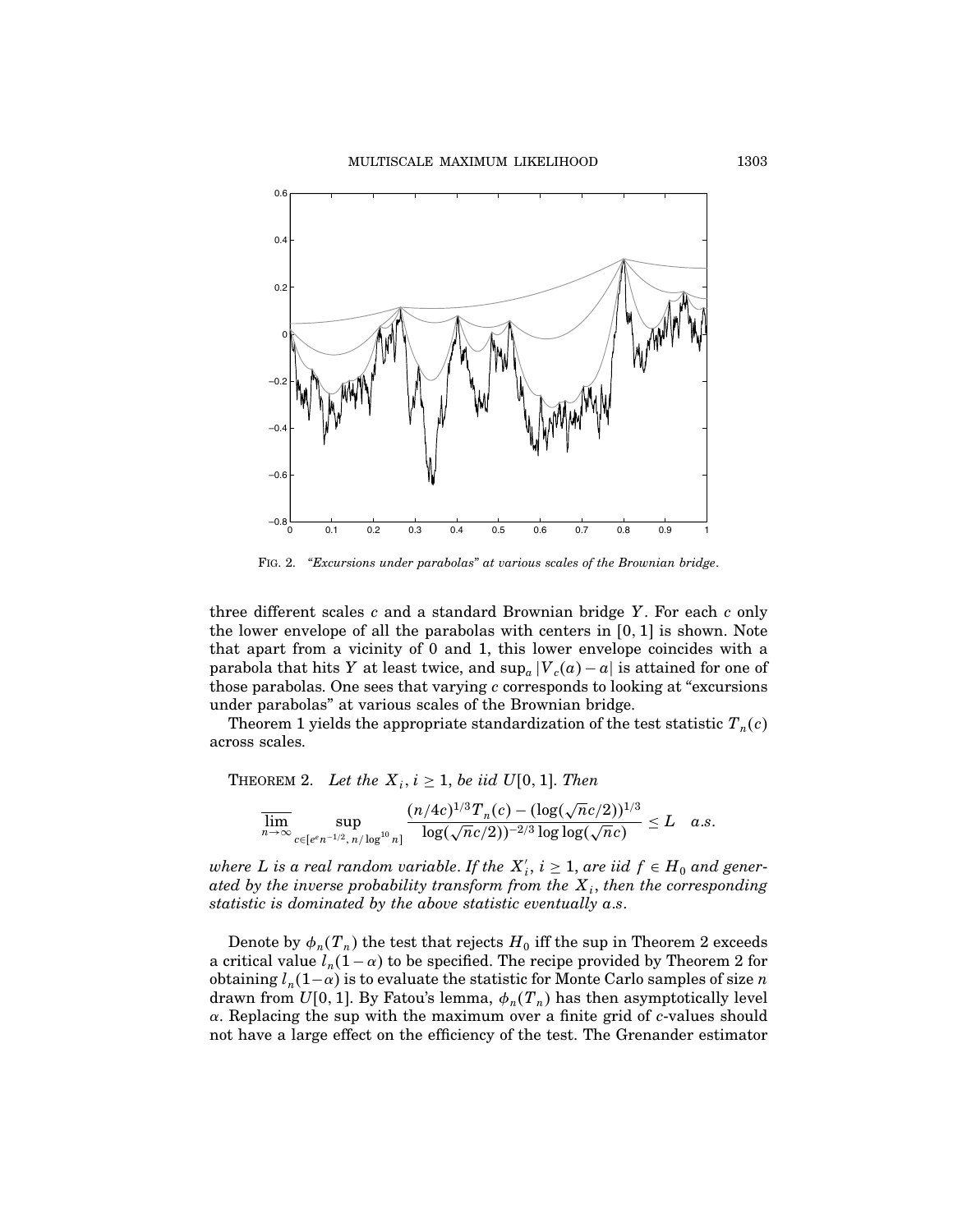$\hat{g}_n^c$  can be computed using standard algorithms such as the pool adjacent violators algorithm (PAVA) [see Robertson, Wright and Dykstra (1988)] or related versions which appear to run in  $O(n \log n)$  time [see, e.g., Zhang and Newton (1997)].

**4. Optimality.** Theorem 3 below shows that the test  $\phi_n(T_n)$  is asymptotically optimal in the minimax sense as described in the survey of Ingster (1993), and also adaptive with respect to the unknown parameter  $c$ . It is shown in Ingster (1993) that a meaningful set-up for such optimality results requires a restriction on the set of alternatives under consideration, usually via a smoothness assumption. Note that Lemma 1 states what kind of regularity will naturally be available for the mixture analysis: Any increase in the log-density in model (1) must satisfy a Lipschitz condition. However, the general semiparametric model (1) also allows for discontinuous decreases.

We denote by  $H_c$  the class of densities that satisfy (1), and by  $\delta(f, H_0) =$  $\sup_{x \leq y} \frac{3}{2}(f^{1/3}(y) - f^{1/3}(x))$  the distance of f from  $H_0$  introduced in Section 3. Part (a) of the following theorem states that a meaningful test of  $H_0$  is generally impossible if the alternative is in  $H_c$  and its distance from the null hypothesis is  $C(\frac{\log n}{n})^{1/3}$  with  $C < (2c)^{1/3}$ : Any test with asymptotic level  $\alpha$ has asymptotically a type II error of at least  $1 - \alpha$  for some alternative of the described form; that is, its asymptotic power is no larger than its significance level. On the other hand, part (b) of the theorem shows that if  $C > (2c)^{1/3}$ , then for the above test  $\phi_n(T_n)$  the maximal type II error over the set of these alternatives goes to zero. Then  $(2c)^{1/3}$  is called the exact separation constant, and  $\left(\frac{\log n}{n}\right)^{1/3}$  the minimax rate of testing; see Ingster (1993).

THEOREM 3. The minimax rate of testing  $H_0$  versus the semiparametric alternative  $H_c$  is  $(\frac{\log n}{n})^{1/3}$  and the exact separation constant is  $(2c)^{1/3}$ . The test  $\phi_n(T_n)$  with asymptotic level  $\alpha \in (0,1)$  is asymptotically minimax and adaptive.

(a) If 
$$
d_n = C(\frac{\log n}{n})^{1/3}
$$
 with  $C < (2c)^{1/3}$ , then  
\n
$$
\lim_{n \to \infty} \inf_{\psi_n} \sup_{f \in H_c: \delta(f, H_0) \ge d_n} P_f(\psi_n(\underline{X}_n) = 0) \ge 1 - \alpha,
$$

where inf  $_{\psi_n}$  denotes the infimum over all tests with level  $\alpha_n \to \alpha$  that are based on an iid sample  $\underline{X}_n = (X_1, \ldots, X_n)$  from f. (b) If  $d_n = C(\frac{\log n}{n})^{1/3}$  with  $C > (2c)^{1/3}$ , then

$$
\lim_{n\to\infty}\sup_{f\in H_c:\delta(f,H_0)\geq d_n}P_f(\phi_n(T_n)=0)=0.
$$

Theorem 3 makes precise the adaptivity property of the test  $\phi_n$ : in a certain sense it performs as well as any level  $\alpha$  test possibly can, even if the latter were allowed to use knowledge of the unknown parameter c.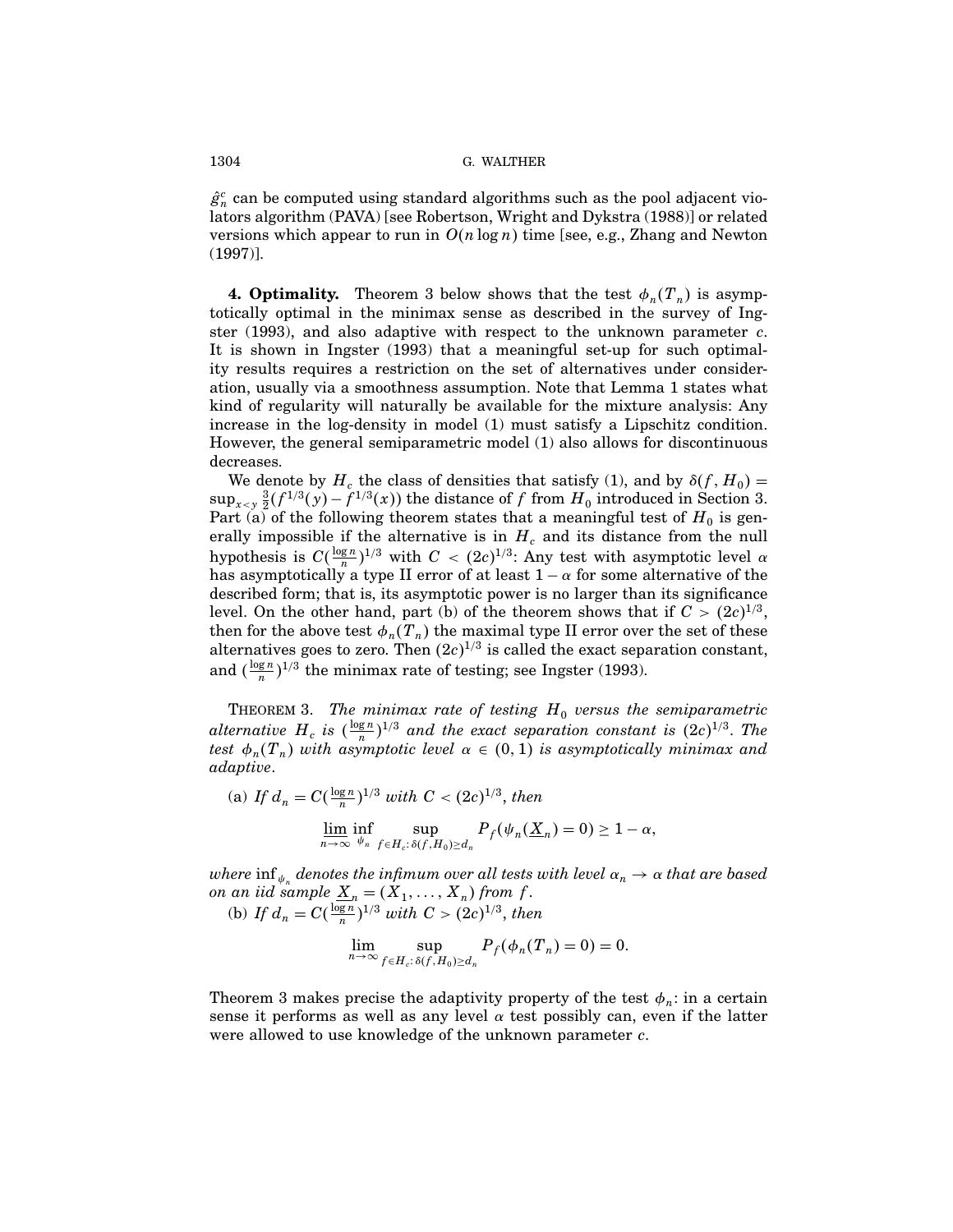# 5. Applications.

5.1. Detecting an increase in the failure rate. Let  $X_1, \ldots, X_n$  denote the failure times from a continuous distribution on  $[0, \infty)$ . Then the normalized spacings are given by  $D_i \coloneqq (n-i+1)$   $(X_{(i)}-X_{(i-1)})$  and the studentized total time on test statistics by  $W_i := \sum_{j=1}^i D_j / \sum_{k=1}^n D_k, i = 1, \ldots, n$   $(X_{(0)} := 0)$  [see Robertson, Wright and Dykstra (1988), Chapter 7]. The cumulative total time on test procedure (CTTT) described in Section 1 uses the statistic  $\sum_{i=1}^{n-1} W_i$  [see Robertson, Wright and Dykstra (1988), Chapter 7.6].

Using the total time on test transformation, the multiscale maximum likelihood (MSML) procedure is immediately applicable to detect locally monotone parts in the failure rate.

Theorem 4. The assertion of Theorem 2 remains valid for testing the hypothesis of a nonincreasing failure rate on  $[0, \infty)$ , provided only that the statistic  $T_{n-1}$  is computed with the  $W_i$ ,  $1 \leq i \leq n-1$ , in place of the  $X_i$ , and the exponential distribution takes the place of the uniform distribution.

In the case where the failure rate is constant, that is, the  $X_i$  are iid  $E(1)$ , the assertion is an immediate consequence of the fact that the joint lawof  $(W_1, \ldots, W_{n-1})$  is the same as that of the order statistics of  $n-1$  iid  $U[0, 1]$ random variables [see Shorack and Wellner (1986), Chapter 21.1].

Testing whether the failure rate is nondecreasing is analogous by changing  $T_{n-1}$  in an obvious way. Theorem 2 remains clearly also valid if the denominator is set to 1. This simplification was used in the following with hardly any effect on the simulation results, due to the fact that the denominator varies very slowly with c.

The performance of the MSML statistics will now be illustrated by a small simulation study. We will sample from a distribution whose failure rate is constant up to some point  $t_0$ , and linearly increasing thereafter. Thus the changepoint  $t_0$  marks the beginning of a wear-out period. The goal is to detect the presence (and location) of the increasing part. No decreasing stretch was built into the failure rate so that the CTTT is also applicable to this problem, thus allowing a comparison with the MSML procedure to show the limitations of the latter in this extreme case. The null distribution of the MSML statistic was obtained from 10,000 Monte Carlo samples using exponentially distributed random samples with the given sample size. The set of scales  $c$  was taken to be the integers from 1 to 10. Using finer disretizations did not change the results much. The CTTT statistic was evaluated against its limiting normal distribution [see Robertson, Wright and Dykstra (1988), Chapter 7.6]. Both tests were evaluated at the 5% significance level for 10,000 Monte Carlo samples of observations from distributions with failure rates  $r(t) = 1/2 + s(t-t_0)^+$ . For a given change-point  $t_0$  the slope s was chosen so that the powers obtained in the simulation fell into a nontrivial range. The case  $t_0 = 0$  is tailor made for the CTTT statistic, as the failure rate increases globally on the support. As expected, Table 1 shows that in this case it dominates the MSML statistic,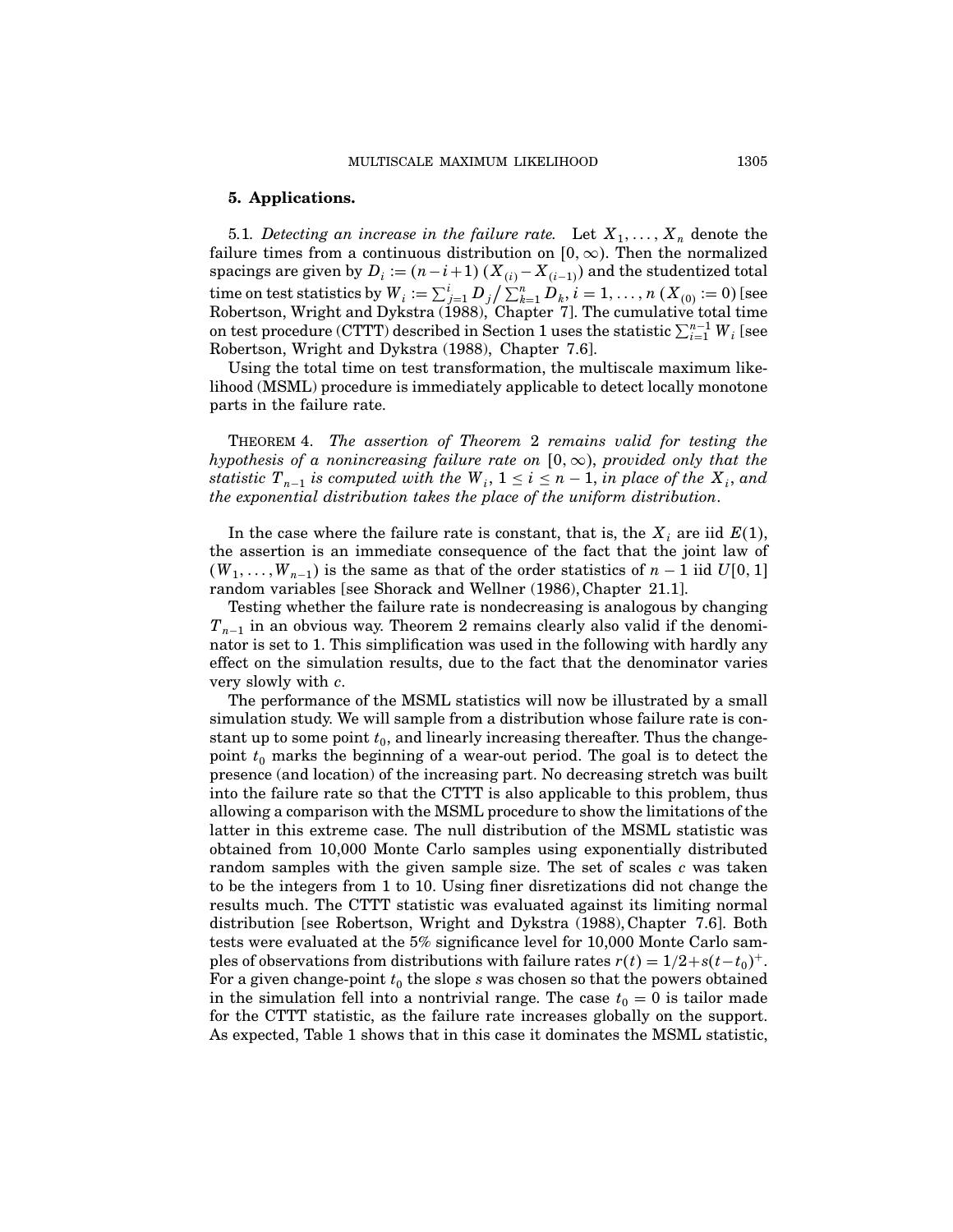TABLE 1

Powers of the multiscale maximum likelihood (MSML) and cumulative total time on test (CTTT) procedures for alternatives with failure rates  $r(t) = 0.5 + s(t - t_0)^+$ 

| Sample size | $t_0 = 0, s = 0.1$ |       | $t_0 = 2.5, s = 0.25$ |       | $t_0 = 5, s = 2$ |       |
|-------------|--------------------|-------|-----------------------|-------|------------------|-------|
|             | <b>MSML</b>        | СТТТ  | <b>MSML</b>           | CTTT  | <b>MSML</b>      | СТТТ  |
| 250         | 0.607              | 0.883 | 0.785                 | 0.799 | 0.426            | 0.414 |
| 500         | 0.898              | 0.991 | 0.990                 | 0.976 | 0.892            | 0.700 |
| 750         | 0.978              | 0.999 | $1.000\,$             | 0.997 | 0.993            | 0.852 |

which has to account for looking simultaneously over many substretches of the data. As  $t_0$  increases, the trend becomes more local, modeling the onset of a wear-out period. The simulations showhowthe MSML statistic becomes the more powerful test for detecting the increase. The MSML statistic also allows localizing the change-point  $t_0$  by retracing which stretch of the data results in the largest value of the statistic. Note that the simulations treat an extreme case that is unfavorable for the MSML statistic: using bathtub-shaped failure rates (i.e., a local decrease is present) would gravely impair the performance of the CTTT statistic, while the MSML statistic is designed to handle such a case.

5.2. Detecting the presence of mixing. Assume the  $X_i$  to be ordered and set  $X_i' := F_n(X_i - d)s_d$ , where the factor  $s_d := \frac{\# \{i: X_i \geq X_1 + d\}}{(nF_n(X_n - d))}$ d) scales the  $X_i$  linearly into an interval with length equal to the fraction of nonzero  $X_i'$ . Analogously to Section 3, set  $T_n(c) := \max_{\varepsilon < X_i' < X_j' < 1-\varepsilon} \frac{3}{2} c^{1/3}$  $\times ((\hat{g}_n^c \, (e^{cX'_j})e^{cX'_j})^{1/3} - (\hat{g}_n^c(e^{cX'_{i+1}}))e^{cX'_i})^{1/3}),$  with the  $\hat{g}_n^c$  computed using the  $X'_i$  instead of the  $X_i$ . The relevant statistic for this problem is then  $T'_n(c) :=$  $\sup_{d>0} T_n(c)$ . To avoid the lengthy analysis for the case where  $\overline{F}_n$  equals the smoothed ecdf, we give a result for the case where  $\tilde{F}_n$  is the MLE under the null model. The log-concave MLE  ${f}_n$  can be readily computed using the iterative convex minorant algorithm [Jongbloed (1998); see also Walther (2000b)]. The theoretical properties of a log-concave MLE are similar to those of the MLE of a concave density, and the arguments in Groeneboom, Jongbloed and Wellner (2001) suggest that the uniform rate of convergence is  $O((\log n/n)^{2/5})$ . If the scales c are contained in the interval  $[(\log^2 n/n)^{1/5}, n/\log^{10} n]$ , then a result analogous to Theorem 2 holds for  $T^{\prime}_n.$ 

THEOREM 5. Let  $X_1, \ldots, X_n$  be iid from a log-concave distribution. Then under the assumptions stated prior to the theorem, the assertions of Theorem 2 hold for  $T_n'$  in place of  $T_n$ .

Figure 3 shows a histogram, plotted using the default settings of the Matlab histogram command, of flow cytometry measurements on 270 cells that were obtained in the Herzenberg Laboratory in the Genetics Department at Stanford. Flow cytometry uses light-induced fluorescence to measure certain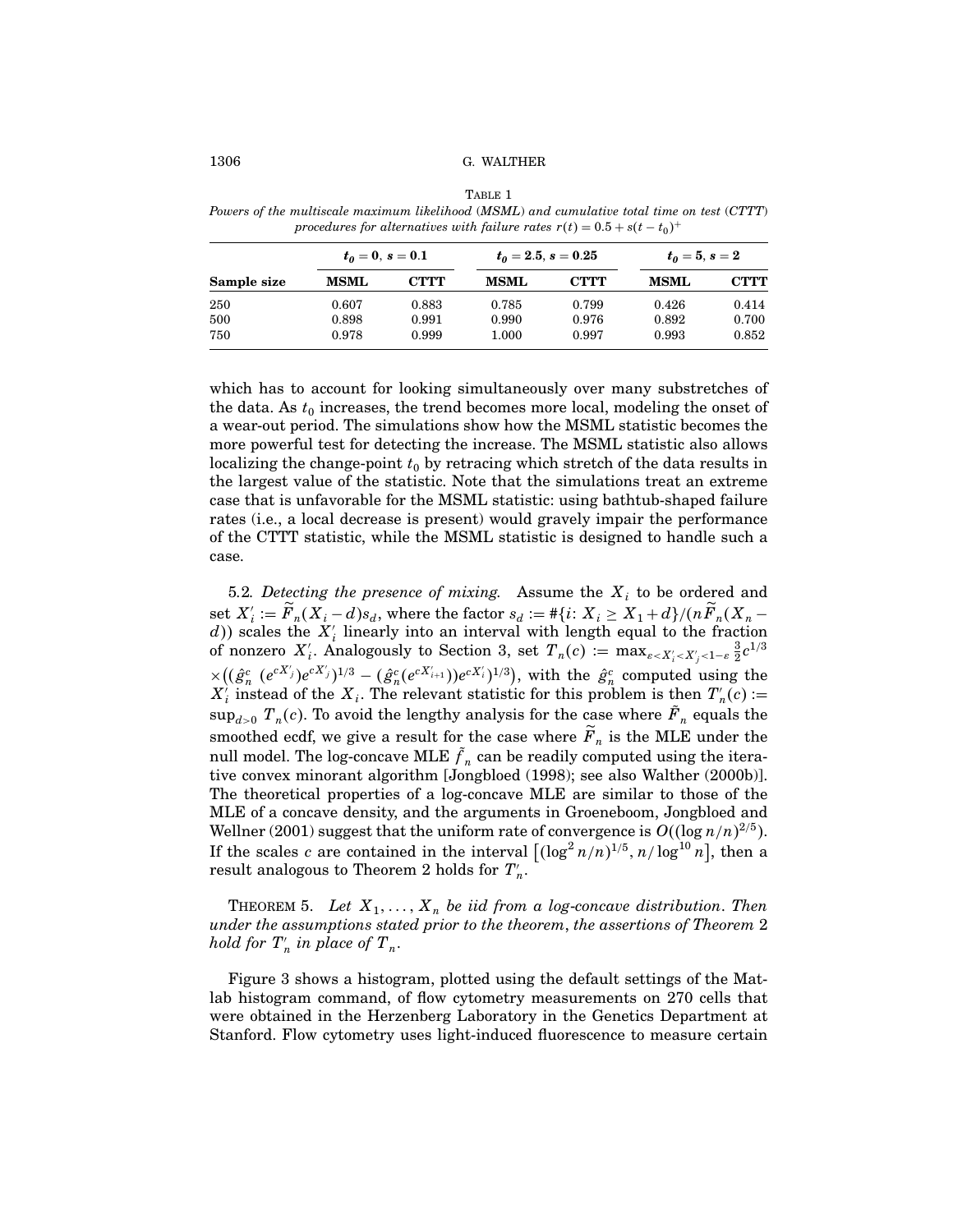

Fig. 3. Left: Histogram of the flow cytometry data. Right: Logarithm of the kernel density estimates using the rule-of-thumb bandwidth (solid line) and the Sheather–Jones bandwidth (dashed line).

characteristics of cells. One goal of the analysis is to detect the presence of subpopulations of cells, which could signal the presence of certain diseases. Also shown in Figure 3 are the logarithms of kernel density estimates evaluated with the rule-of-thumb bandwidth based on the interquartile range [see Section 3.4.2 of Silverman (1986)], as well as the Sheather–Jones bandwidth [see Sheather and Jones (1991)]. Both of these estimates confirm that the logconcave model is plausible for the component distributions. Both estimates also showa violation of concavity in the center of the data, suggesting that a mixture is present.

The null distribution of the above test was obtained from 1,000 Monte Carlo samples from the uniform distribution. A grid of ten equally spaced values between 0 and 5 was used for the range of  $c$ , and 20 equally spaced values between  $0$  and the standard deviation of the data for the range of  $d$ . The results were not sensitive to these choices. The resulting p-value was 0.037, indicating the presence of a mixture.

6. Outlook. The mixture problem can alternatively be analyzed without employing a transformation. A key to that approach is the following proposition, which will be stated without proof.

PROPOSITION 2. Let the  $f_i$  be log-concave densities on  $\mathbf{R}^d$  with common support S and  $p_i > 0$ ;  $i = 1, ..., m$ . Then on any compact subset of  $S<sup>o</sup>$  the representation

(2) 
$$
\sum_{i}^{m} p_{i} f_{i}(x) = \exp(\phi(x) + c \| x \|^{2})
$$

holds for a concave function  $\phi$  on  $\mathbf{R}^d$  and a constant  $c \geq 0$ .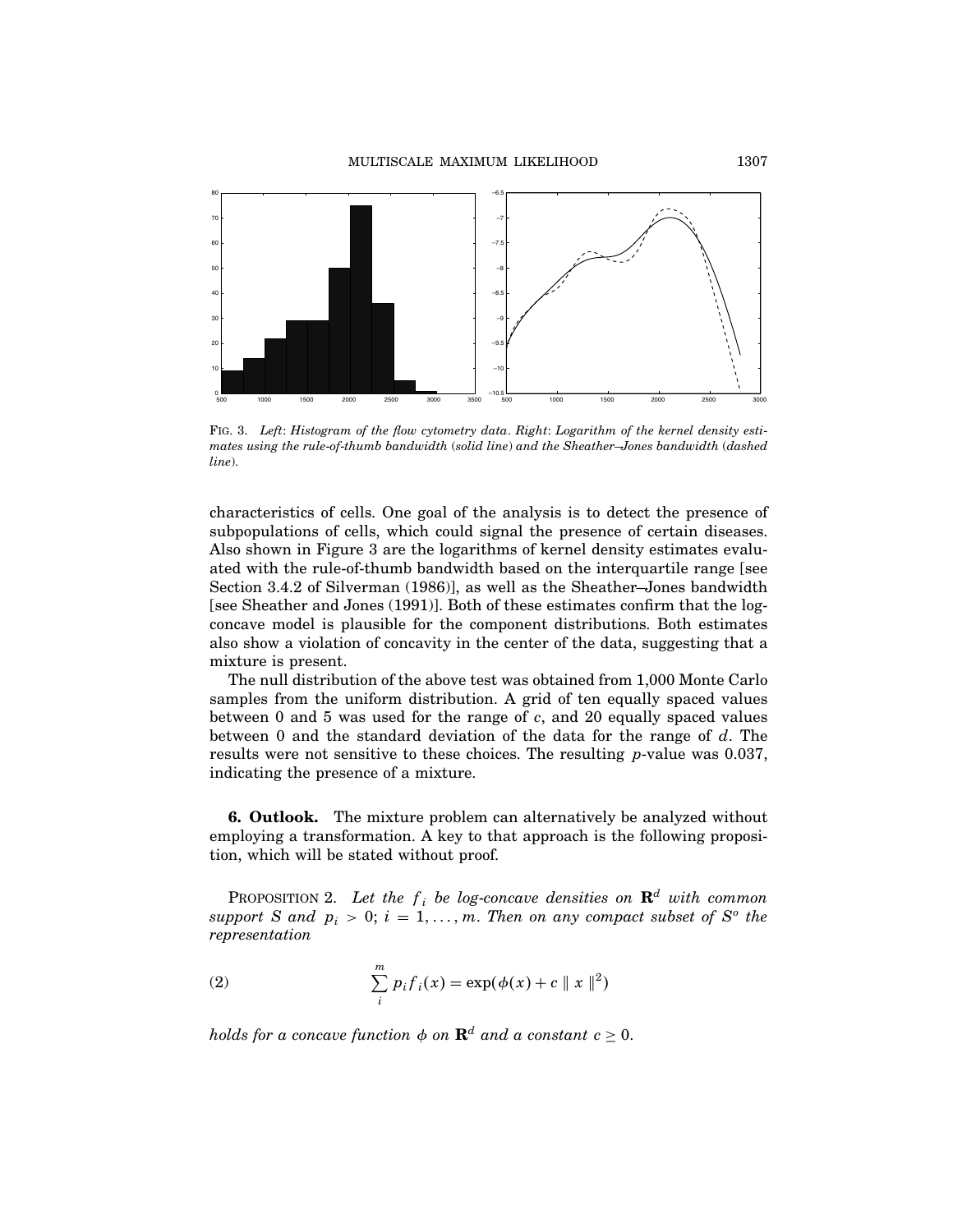Thus the proposition leads to a second-order version of the semiparametric model (1), where  $\phi$  is concave instead of monotone, and the quadratic  $cx^2$  takes the place of the linear term  $cx$ . Further motivation for studying this model derives from the direct and important extension to the multivariate setting given in Proposition 2.

# 7. Proofs.

PROOF OF LEMMA 1. The assertion is trivial if  $F$  is degenerate. Otherwise F has a density f that is positive and continuous on  $(F^{-1}(0), F^{-1}(1))$ , where  $F^{-1}(0) := \inf\{x: F(x) > 0\}$  and  $F^{-1}(1) := \sup\{x: F(x) < 1\}$ . Thus the cdf  $F_d$ of  $F(X - d)$  is given on [0, 1] by  $F_d(t) = P(X \leq F^{-1}(t) + d) = F(F^{-1}(t) + d)$ , which is continuously differentiable on  $(0, 1) \setminus \{F(F^{-1}(1) - d)\}$  and continuous on (0, 1). Thus the distribution of  $F(X - d)$  is absolutely continuous on (0, 1) (and possibly has an atom at 0). Differentiating  $F_d$  shows that the Radon– Nikodym derivative is  $f_d(t) = f(F^{-1}(t) + d) / f(F^{-1}(t))$ ;  $t \in (0, 1)$ . Taking logs and using the fact that  $F^{-1}(\cdot)$  increases continuously from  $F^{-1}(0)$  to  $F^{-1}(1)$ shows that  $f_d$  is nonincreasing on (0,1) iff  $u \mapsto \log f(u + d) - \log f(u)$  is nonincreasing on  $(F^{-1}(0), F^{-1}(1))$ . However, validity of this property for all  $d > 0$  is equivalent to log f being concave on  $(F^{-1}(0), F^{-1}(1))$  as log f is measurable.

Finally, if  $I \subset (0,1)$  is a closed interval, then  $M := \sup_{t \in I} \frac{d}{dt} F^{-1}(t) =$  $\sup_{t\in I} \frac{1}{f(F^{-1}(t))} < \infty$  as  $f$  is positive and continuous on  $(F^{-1}(0),F^{-1}(1)).$  Thus  $F^{-1}(t) = Mt + \phi_1(t)$  for a nonincreasing function  $\phi_1$  on *I*. Proposition 2 gives the representation  $f(F^{-1}(t)) = \exp(\phi(F^{-1}(t)) + c(F^{-1}(t))^2)$ ,  $t \in I$ , where  $\phi$  is concave and  $c \ge 0$ . Thus  $\log f_d(t) = \phi(F^{-1}(t) + d) - \phi(F^{-1}(t)) + 2cdF^{-1}(t) +$  $cd^2$ . The stated increment of  $\phi$  is nonincreasing in t as  $\phi$  is concave. Substituting  $F^{-1}(t) = Mt + \phi_1(t)$  in the term  $2cdF^{-1}(t)$  proves the lemma.  $\Box$ 

PROOF OF PROPOSITION 1. A simple argument [see, e.g., page 326 in Robertson, Wright and Dykstra (1988)] shows that the MLE must be of the form  $\log \hat{f}_n^c(x) = \hat{\phi}(x) + cx$ , where  $\hat{\phi}(x)$  equals a constant  $\hat{\phi}_i$  on  $(x_{i-1}, x_i]$ ,  $i = 1, \ldots, n$ , and  $\hat{\phi}(x) = -\infty$  for  $x \in (-\infty, x_0] \cup (x_n, \infty)$ . Here  $x_i := X_{(i)}$ ,  $i = 1, \ldots, n$ , and  $x_0 := 0$ . Thus  $\hat{\phi}$  is given by the solution of the optimization problem

$$
\max \sum_{i=1}^n \hat{\phi}_i
$$

subject to 
$$
\hat{\phi}_1 \ge \hat{\phi}_2 \ge \cdots \ge \hat{\phi}_n
$$
 and  $\sum_{i=1}^n \exp(\hat{\phi}_i) \int_{x_{i-1}}^{x_i} e^{ct} dt = 1$ .

Example 1.5.7 of Robertson, Wright and Dykstra (1988) shows that  $(\exp(\phi_i),$  $1 \leq i \leq n$ ) is the antitonic regression of  $(g_1, \ldots, g_n)$  with weights  $(w_1, \ldots, w_n)$ , where  $w_i = \int_{x_i}^{x_i}$  $x_i^{x_i} e^{ct} dt = (e^{cx_i} - e^{cx_{i-1}})/c$  and  $g_i = 1/(nw_i)$ ,  $i = 1, ..., n$ . Theorem 1.4.4 in Robertson, Wright and Dykstra (1988), applied for antitone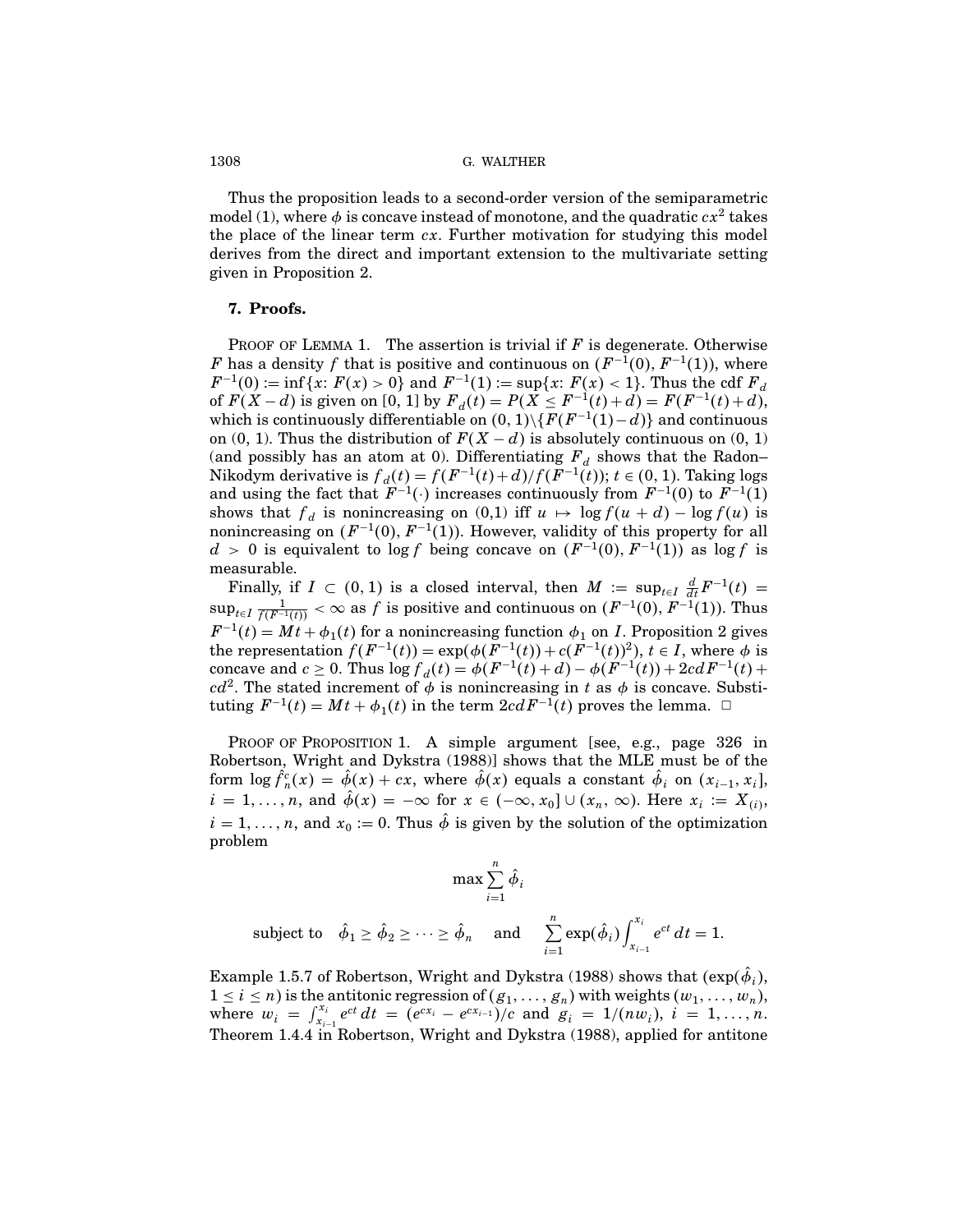instead of isotone regression, gives  $\exp(\hat{\phi}_i) = \min_{s \leq i-1} \max_{t \geq i} (\sum_{j=s+1}^t w_i g_i)$  $\sum_{j=s+1}^{t} w_i$ . But the last fraction equals  $\frac{c}{n}(t-s)/(e^{cx_t}-e^{cx_s}) = c(G_n(y_t)-e^{cx_t})$  $G_n(y_s)/(y_t - y_s)$ , where  $y_i := e^{cx_i}$ ,  $i = 0, \ldots, n$ , and  $G_n$  is the empirical cdf of the  $(y_i, i = 1, ..., n)$ . Hence  $\exp(\phi_i)/c$  is again the least concave majorant of an empirical cdf, but this time of  $G_n$  and evaluated at  $y_i$ . The proposition follows.  $\Box$ 

PROOF OF THEOREM 1. The proof employs some special properties of the process V together with a covering argument and an exponential inequality. See Shorack and Wellner [(1986), page 536] or Dümbgen and Spokoiny [(2000) proof of Theorem 6.1] for related approaches to derive results on the modulus of continuity of Brownian motion.

If follows from the definition of  $V_c(a)$  that  $a \mapsto V_c(a)$  is nondecreasing and  $c \mapsto |V_c(a) - a|$  is nonincreasing (for any function Y on **R**). For  $k \geq 4$  define the rectangle  $R_k := [0,1] \times [2^k, 2^{k+1})$  and the lattice  $L_k :=$  $\{(i/(k2^k), 2^k + j2^k/k), 1 \le i \le k2^k, 0 \le j \le k-1\} \subset R_k$ . Now consider an arbitrary pair  $(a, c^{2/3}) \in R_k$  and let  $(\tilde{a}, \tilde{c}^{2/3}) \in L_k$  be such that  $a \leq$  $\tilde{a}$ ,  $a - \tilde{a} \ge -1/(k^2k)$ , and  $c \ge \tilde{c}$ ,  $c^{2/3} - \tilde{c}^{2/3} \le 2^k/k$ . Then  $c^{2/3}/(k^2k) \le 2/k$ and  $({\tilde{c}}/c)^{2/3} \ge {\tilde{c}}^{2/3}/({\tilde{c}}^{2/3} + 2^k/k) \ge 1 - 1/k$ . Hence for  $\lambda \in \mathbf{R}$  the inequality  $c^{2/3}(V_c(a) - a) \ge \lambda$  together with the above monotonicity properties of  $V_c(a)$ <br>imply  $\tilde{c}^{2/3}|V_{\tilde{c}}(\tilde{a}) - \tilde{a}| \ge (\tilde{c}/c)^{2/3}c^{2/3}(V_c(a) - a - 1/(k2^k)) \ge (1 - 1/k)(\lambda - 2/k)$ . Nowdefine the event

$$
A_k := \left[ \frac{c^{2/3}(V_c(a) - a) - (3/2 \log c^{2/3})^{1/3}}{(3/2 \log c^{2/3})^{-2/3} \log \log c} > 16 \text{ for some } (a, c^{2/3}) \in R_k \right],
$$

and observe that  $2^k \leq c^{2/3} \leq 2^{k+1}$  entails  $(3/2 \log c^{2/3})^{1/3} + 16(3/2 \log c^{2/3})^{-2/3}$  $\log \log c \geq (3/2 \log 2^k)^{1/3} + 6(3/2 \log 2^k)^{-2/3} \log \log 2^k + 2/k =: \lambda_k.$  Hence  $A_k$ implies  $\tilde{c}^{2/3}|V_{\tilde{c}}(\tilde{a}) - \tilde{a}| \ge (1 - 1/k)(\lambda_k - 2/k)$  for some  $(\tilde{a}, \tilde{c}^{2/3}) \in L_k$ .

It is helpful now to take for  $Y$  the two-sided Brownian motion originating from the origin. Using Brownian scaling one sees that  $\mathcal{L}(c^{2/3}V_c(a)) =$  $\mathscr{L}(V_1(a e^{2/3}))$ . The process  $a \mapsto V_1(a) - a$  is stationary and the tail behavior of its marginal density is given by  $f_z(t) \sim 4^{4/3}/2|t| \exp(-2/3|t|^3 + 2^{1/3}a_1|t|)/A$  $\left(\text{as } |t| \to \infty\right)$ , where  $a_1 \approx -2.3381$  and  $A \approx 0.7022$  [see Groeneboom (1989), Corollary 3.4]. Let the random variable Z have density  $f_Z$ . Then for L large enough  $P(|Z| > L) \leq \int_{L}^{\infty} Ct \exp(-2/3t^3) dt \leq C \int_{L}^{\infty} t^2/L \exp(-2/3t^3) dt =$  $C/(2L) \exp(-2/3L^3)$  for some constant C. Together with  $\#L_k = k^2 2^k$  one obtains for k large enough,

$$
P(A_k) \le \frac{Ck^2 2^k}{(1 - 1/k)(\lambda_k - 2/k)} \exp(-2/3(1 - 1/k)^3 (\lambda_k - 2/k)^3)
$$
  

$$
\le \frac{Ck^2 2^k}{(3/2 \log 2^k)^{1/3}} \exp(-2/3(1 - 3/k)(3/2 \log 2^k + 18 \log \log 2^k))
$$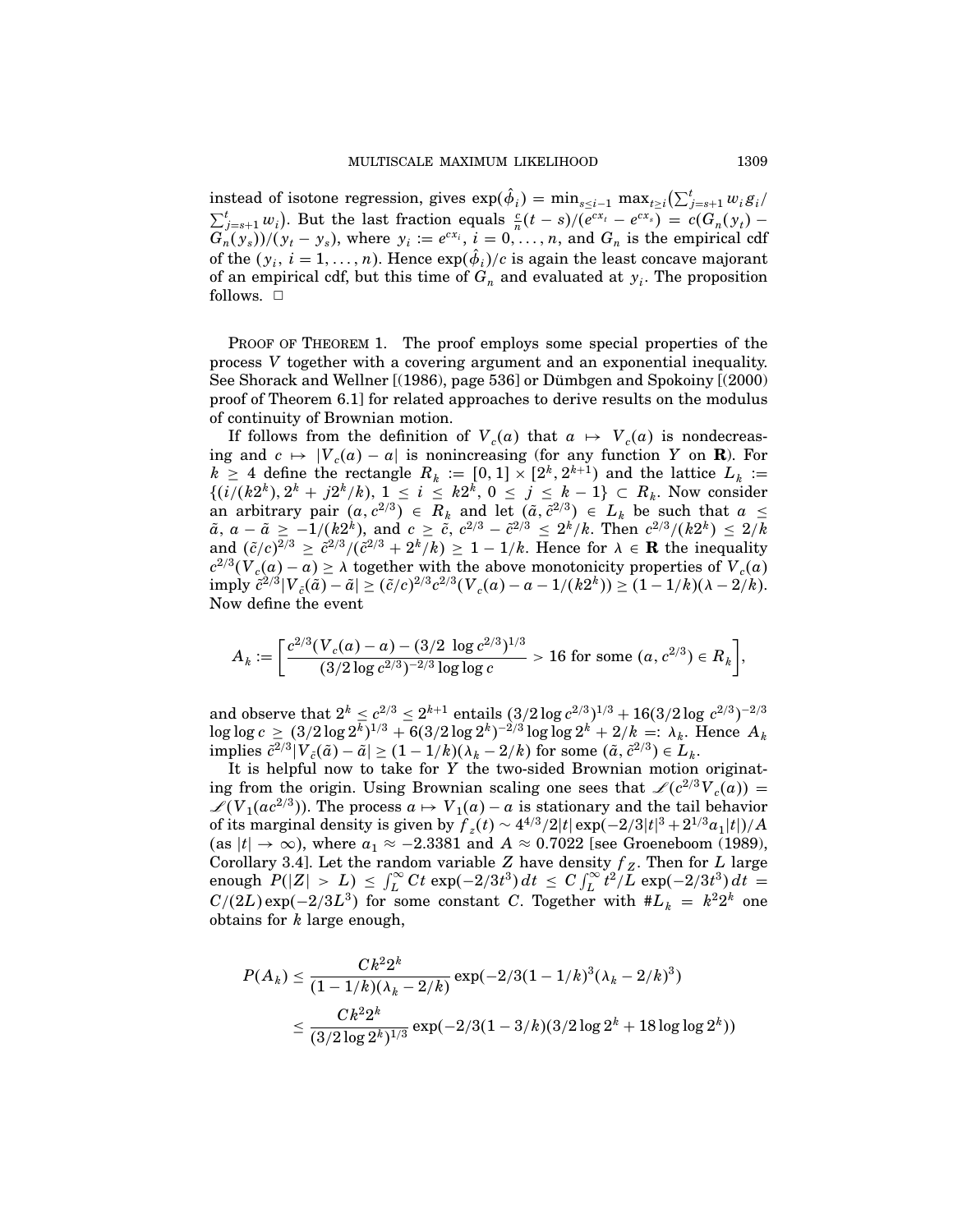$$
\leq \frac{C k^2 2^k}{(3/2 \log 2^k)^{1/3}} \exp(\log 2^{-k+3} - 3 \log \log 2^k) \\ \leq \frac{C k^2}{(3/2 \log 2^k)^{10/3}} \leq C/k^{4/3}.
$$

Thus  $\sum_{k} P(A_k) < \infty$ . An analogous proof shows that this result is also true with  $c^{2/3}(V_c(a)-a)$  replaced by  $-c^{2/3}(V_c(a)-a)$ , so the first Borel–Cantelli lemma establishes the theorem in the case where  $Y$  is a two-sided Brownian motion [note that  $\sup_{e^e \leq c < C} \sup_{a \in [0,1]} c^{2/3} |V_c(a) - a| < \infty$  for all  $C > e^e$  by the monotonicity properties of  $V_c(a)$ ].

Now define  $V_c(a) := \arg \max_{t \geq 0} \{W(t) - c(t-a)^2\}$ , where W is two-sided Brownian motion. The proof above shows that a.s.  $\inf_{a \in [c^{-1/3}, 1]} V_c(a) > 0$  for  $c$ large enough, whence  $\overline{V}_c(a) = V_c(a)$  a.s. for  $a \in [c^{-1/3}, 1]$  and c large enough. Thus, to prove the theorem for one-sided Brownian motion, it is enough to prove it for  $\tilde{V}_c(a)$  with a ranging only over [0,  $c^{-1/3}$ ]. This proof proceeds just as before, the important difference being the tail estimate: The two events  $\left[\arg \max_{t \geq a} \{W(t) - c(t-a)^2\} - a > L \right]$  and  $\left[\arg \max_{t \leq a} \{W(t) - c(t-a)^2\} - a \right]$  $-L$ ] are independent, have the same probability  $p(L)$  (as  $W(t)$  run backwards from *a* is one-sided Brownian motion) and jointly imply  $|V_c(a) - a| > L$ . So  $\text{for}\,\,a\,\geq\,0\,\,\text{one}\,\,\text{finds}\,\,\,P(|\widetilde{V}_{c}(a)-a|\,>\,L)\,\leq\,2p(L)\,\leq\,2\sqrt{P(|{V}_{c}(a)-a|\,>\,L)},$ and thus  $P(c^{2/3}|\tilde{V}_c(a)-a| > L) \leq C/\sqrt{L} \exp(-\frac{1}{2}\frac{2}{3}L^3)$  for large enough L. The additional factor  $\frac{1}{2}$  in the exponent is compensated for by the fact that #( $L_k \cap ([0, 2^{-k/2}] \times [2^k, 2^{k+1}])) \leq k^2 2^{k/2}$ , which gives

$$
P\Bigg(\frac{c^{2/3}\Big(\widetilde{V}_{c}(a)-a\Big)-\Big(\frac{3}{2}\log c^{2/3}\Big)^{1/3}}{\Big(\frac{3}{2}\log c^{2/3}\Big)^{-2/3}\log\log c} > 32 \\ \text{for some } (a, c^{2/3})\in\big[0,2^{-k/2}\big]\times\big[2^{k},2^{k+1}\big]\Bigg)\leq C/k^{4/3}.
$$

Finally, for a Brownian bridge B write  $B(t) = W(t) - tW(1)$ , where W is one-sided Brownian motion. Then  $V_c^B(a) := \arg \max_{t \in [0,1]} \{B(t) - c(t-a)^2\} =$  $\arg \max_{u \in [0,1]} \{W(t) - c(t-a+W(1)/(2c))^2\} =: V_c^W(a-W(1)/(2c)).$  One checks that  $V_c^W(a - W(1)/(2c)) \leq V_c^W(a)$  for  $0 \leq a \leq W(1)/(2c)$ , and then  $\sup_{a \in [0,1]}$  $|c^{2/3}|V_{c}^{B}(a)-a|\leq \sup_{a\in[0,\,1+|W(1)|/(2c)]}c^{2/3}|V_{c}^{W}(a)-a|+|W(1)|/c^{1/3}.$  The claim for the Brownian bridge now follows because the theorem holds for  $V_c^W$ . The restriction of the arg max to [0, 1] can be dealt with just as in the step from two-sided to one-sided Brownian motion above.  $\Box$ 

PROOF OF THEOREM 2. The proof will make use of the following corollary to Theorem 1, which is a consequence of the law of the iterated logarithm, as well as the subsequent lemma. See Walther (2000a) for details of the proofs.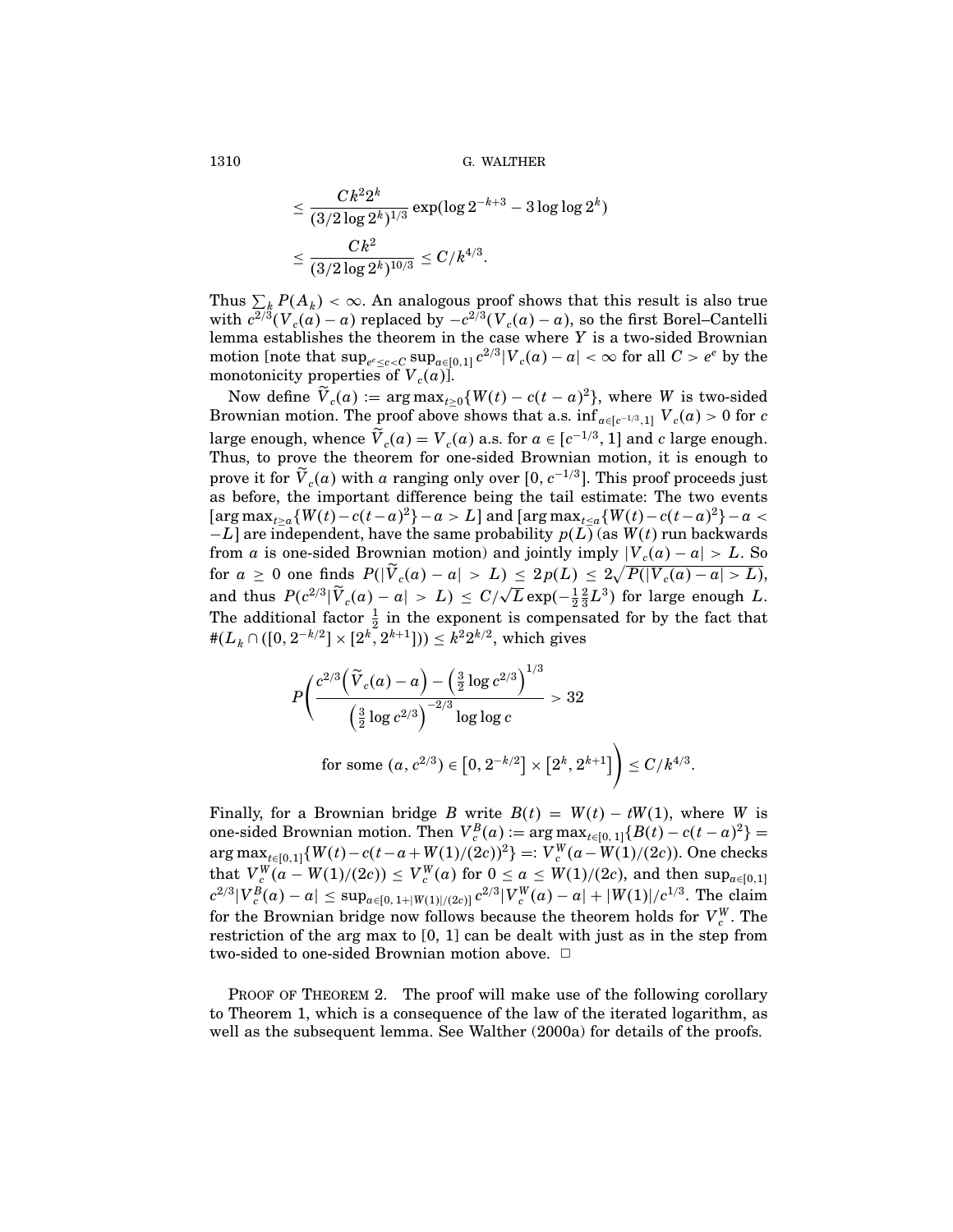COROLLARY 1. Let Y be as in Theorem 1 and  $p \geq 0$ . Then

$$
\sup_{c\geq e^e}\sup_{a\in [-p,1+p]} \frac{c^{2/3}|V_c(a)-a|-(\log c)^{1/3}\vee pc^{2/3}}{(\log c)^{-2/3}\log\log c}<\infty\quad a.s.
$$

LEMMA 2. Let  $A \subset B$  be compact intervals on the real line, and  $f, g: A \to \mathbf{R}$ be upper semicontinuous. For  $c > 0$  set  $U_f(c, x) := \sup\{t \in A : f(t) - c(t - x)^2\}$ is maximal} and  $\Omega_f(c) := \sup_{x \in B} |U_f(c, x) - x|$ . Then for all  $c > 0$ ,

$$
|\Omega_g(c)-\Omega_f(c)|\leq 2\sqrt{\|f-g\|_\infty/c}.
$$

To fix notation, note that if the  $X_i$ ,  $i = 1, ..., n$  are iid f with cdf F on [0, 1], then the  $Y_i := e^{cX_i}$  have density  $g^c(y) = f(\frac{\log y}{c})/cy$  with cdf  $G^c(y) = F(\frac{\log y}{c})$ <br>on  $D_c = [1, e^c]$ .  $F_n$  and  $G_n^c$  denote the empirical cdf of the  $X_i$ 's and  $Y_i$ 's, respectively, and  $\hat{f}_n^c$  and  $\hat{g}_n^c$  are defined in Proposition 1.

First let f be the uniform density on [0, 1], so  $g^c(y) = \frac{1}{cy}$  on  $D_c = [1, e^c]$ . The central step of the proof consists of employing Theorem 1 and Corollary 1 to show the following multiscale result for the Grenander estimator  $\hat{g}^c_n$ :

(3) 
$$
\limsup_{n \to \infty} \sup_{c \in \left[e^{e_n - 1/2}, \frac{n}{\log^{10} n}\right]} \sup_{y \in D_{c,n}} \frac{(\sqrt{n}c/2)^{2/3} y(\hat{g}_n^c(y) - g^c(y)) - (\log(\sqrt{n}c/2))^{1/3}}{(\log(\sqrt{n}c/2))^{-2/3} \log \log(\sqrt{n}c)} \leq K \quad \text{a.s.,}
$$

where  $D_{c,n} := [1 + l_{c,n}, e^c]$ , the random variable K is the a.s. finite value asserted by Corollary 1, and one can take  $l_{c,n} = 8(K \vee 1) \log \log(\sqrt{n}c) \times$  $(\frac{c}{n\log^2(\sqrt{n}c/2)})^{1/3}$ . The assertion of the theorem follows from  $3((\hat{f}_n^c)^{1/3}(\frac{\log y}{c})-1)\leq$  $\hat{f}_n^c(\frac{\log y}{c})-1=cy(\hat{g}_n^c(y)-g^c(y))$  together with (3), and by proceeding similarly with  $3(1 - (\hat{f}_n^c)^{1/3}(\cdot \cdot))$  using the companion result to (3) for  $-(\hat{g}_n^c(y) - g^c(y))$ .

To prove (3), note that  $G^c(y) = \frac{\log y}{c}$  on  $D_c$  and  $g^c(y) = \frac{1}{cy}$  has range  $R_c$  :=  $\left[\frac{1}{ce^c}, \frac{1}{c}\right]$ . For  $a > 0$  define

$$
U_n(a) := \sup\{y \ge 1: G_n^c(y) - ay \text{ is maximal}\}
$$
  
= 
$$
\sup\{y \in D_c: \sqrt{n}(G_n^c(y) - G^c(y)) + \sqrt{n}(G^c(y) - ay) \text{ is maximal}\}
$$

[note that  $U_n(a) \in D_c$ ; see the picture in Groeneboom (1985), page 541]. The dependence of  $U_n$  on c will be suppressed. Setting  $y = G^{c^{-1}}(u)$  in the above definition, one gets

(4) 
$$
\widetilde{U}_n(a) := G^c(U_n(a))
$$
  
=  $\sup\{u \in [0, 1]: IU_n(u) + \sqrt{n}(u - aG^{c^{-1}}(u)) \text{ is maximal}\},\$ 

where  $IU_n$  denotes the uniform empirical process. As the Grenander estimator is the left-continuous slope of the least concave majorant of the empirical cdf, one has

(5) 
$$
\hat{g}_n^c(y) \le z \iff U_n(z) \le y \text{ a.e. } (y, z)
$$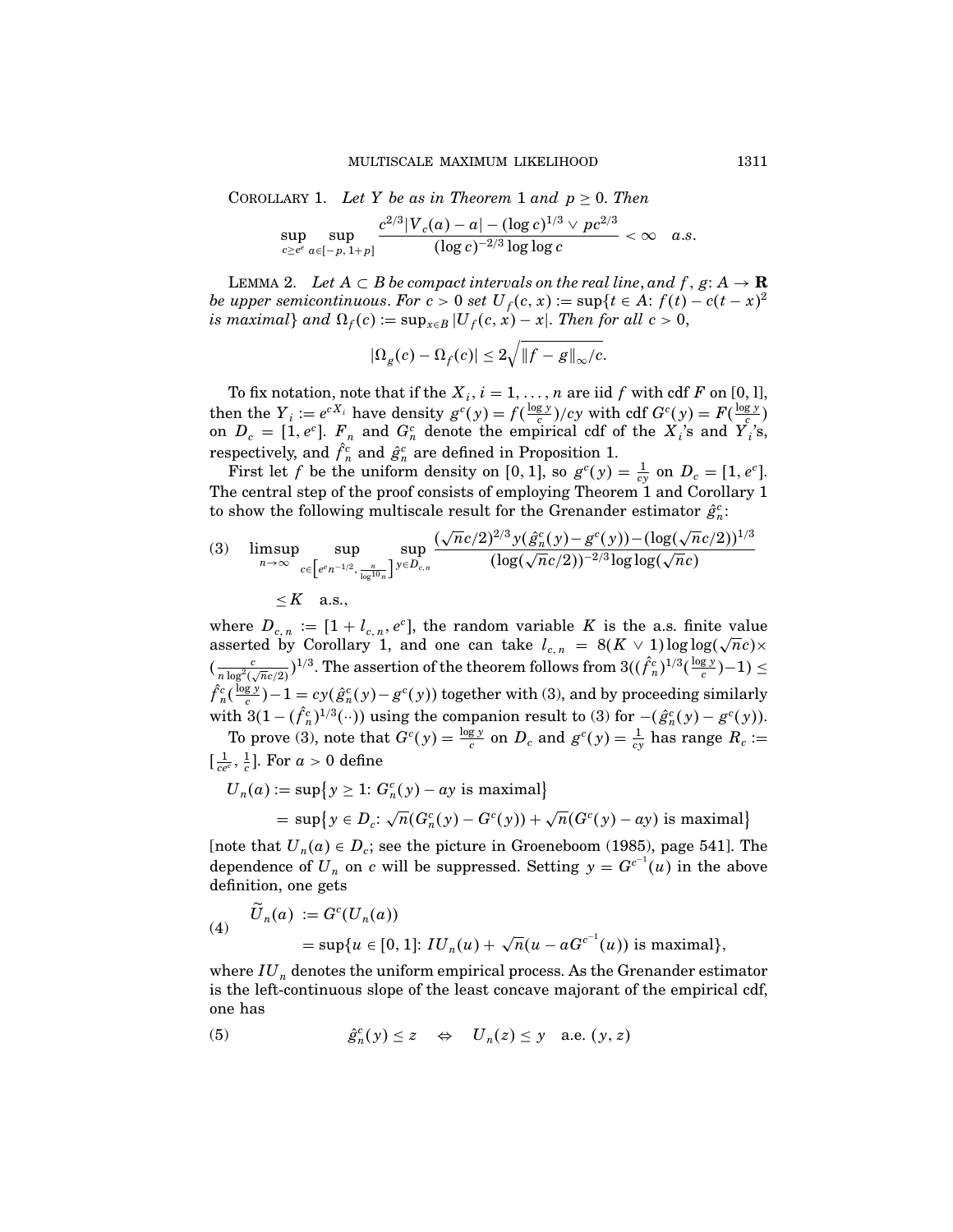[see (2.2) in Groeneboom (1985)]. Set  $x := (\log(\sqrt{n}c/2))^{1/3} + (K + \delta) \times$  $(\log(\sqrt{nc}/2))^{-2/3} \log \log(\sqrt{nc})$ , where  $\delta$  is an arbitrary positive number, and observe that for a generic  $y \in D_{c,n}$  and  $a := \frac{1}{cy}$ ,

$$
\left(\sqrt{n}c/2\right)^{2/3} y(\hat{g}_n^c(y) - \frac{1}{cy}) \le x
$$
\n
$$
\Leftrightarrow \hat{g}_n^c(y) \le \frac{1}{cy} + \frac{x n^{-1/3} (c/2)^{-2/3}}{y}
$$
\n
$$
\Leftrightarrow U_n \left(\frac{1}{cy} + \frac{x n^{-1/3} (c/2)^{-2/3}}{y}\right) \le y \quad \text{a.e. } y \text{ by (5)}
$$
\n
$$
\Leftrightarrow \widetilde{U}_n(a(1+x(4c/n)^{1/3})) \le G^c\left(\frac{1}{ac}\right) \text{ by (4)}
$$
\n
$$
\Leftrightarrow \widetilde{U}_n(a(1+x(4c/n)^{1/3})) - u_a \le \frac{1}{c} \log((1+x(4c/n)^{1/3}),
$$

where  $u_a := -\frac{1}{c} \log(ac(1 + x(4c/n)^{1/3}))$ ; the dependence of  $u_a$  on c and n will be suppressed. Thus (3) will follow once we show that a.s.,

(6) 
$$
\sup_{a: \ \frac{1}{ac} \in D_{c,n}} \left( \widetilde{U}_n(a(1+x(4c/n)^{1/3})) - u_a \right) \leq \frac{1}{c} \log(1+x(4c/n)^{1/3})
$$

for all  $c \in [e^{\epsilon}n^{-1/2}, \frac{n}{\log^{10} n}],$  if *n* is large enough.

The plan is to show (6) by applying Theorem 1 and Corollary 1 to an approximation to  $\tilde{U}_n$  obtained by replacing the empirical process and the function  $\sqrt{n}(u - aG^{c^{-1}}(u))$  by a Brownian bridge and a parabola, respectively, and then to incorporate the approximation error into this result. To this end, set  $\widetilde{U}'_n(a) := \sup\{u \in [0,1]: B_n(u) - \sqrt{n}\frac{c}{2}(u-u_a)^2 \text{ is maximal}\},$ where  $(B_n, n \in IN)$  is a sequence of Brownian bridges constructed on the same probability space as  $I\overline{U}_n$  such that  $\|I U_n - B_n\|_{\infty} = O(\log^2 n/\sqrt{n})$  a.s. [see Komlós, Major and Tusnády (1975)]. Corollary 1 gives

(7) 
$$
\sup_{a \in R_{c,n}} (\sqrt{n}c/2)^{2/3} |\widetilde{U}'_n(a) - u_a| \leq (\log(\sqrt{n}c/2))^{1/3} + K(\log(\sqrt{n}c/2))^{-2/3} \log \log(\sqrt{n}c)
$$

a.s. for all  $c \in [e^{\epsilon}n^{-1/2}, n/\log^{10} n]$ , if n is large enough (depending only on K). Here the set  $R_{c,n}$  can be chosen such that  $(ac)^{-1} \in D_{c,n}$  implies  $a \in R_{c,n}$ , which in turn implies  $u_a \leq 1$ ; see Walther (2000a) for details.

Now we account for the error incurred by employing  $U'_n$  instead  $U_n$ . Retracing the proof of Theorem 2.1 in Groeneboom, Hooghiemstra and Lopuaä (1999) for our special case of the density  $g^c$  and employing some straightforward improvements for this case, one finds  $P(n^{1/3}|U_n(a)-\frac{1}{ac}|>z) \leq 2\exp(-z^3/\frac{1}{2})$  $24c(ac)^{-3}$ ). The first Borel–Cantelli lemma yields  $|U_n(a) - (ac)^{-1}| =$  $O((\log n)^{1/3}/a(c\sqrt{n})^{2/3})$  a.s. uniformly in  $c > 0$  and  $a \in R_c$ . Together with the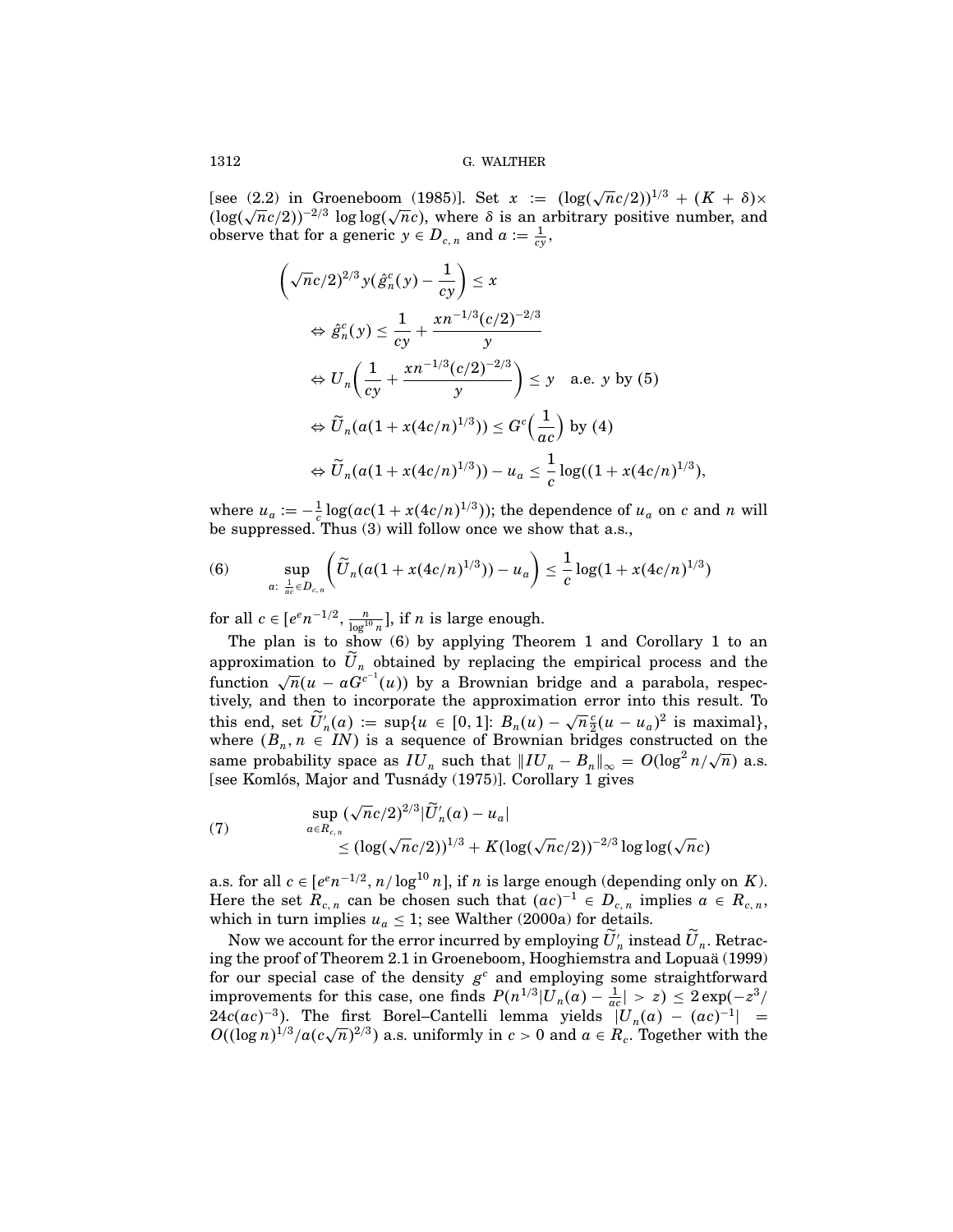$\text{concavity of } G^c \text{ one deduces } |\widetilde{U}_n(a)-G^c((ac)^{-1})|=O(\frac{(\log n)^{1/3}}{(c\sqrt{n})^{2/3}})$  $\frac{(\log n)^{2/3}}{(c\sqrt{n})^{2/3}}$ ) a.s. uniformly in  $c \in (0, n/\log^2 n]$  and  $a \in R_c$ . We now plug into this result  $\bar{a} := a(1 + x(4c/n)^{1/3})$ instead of a to obtain [note that  $G^c((\bar{a}c)^{-1}) = u_a$ ]

(8) 
$$
|\widetilde{U}_n(a(1+x(4c/n)^{1/3})) - u_a| = O\left(\frac{(\log n)^{1/3}}{(c\sqrt{n})^{2/3}}\right) \text{ a.s.}
$$

uniformly in  $c \in [e^{e}n^{-1/2}, n/\log^2 n]$  and  $a \in R_{c,n}$ ; see Walther (2000a) for the details when  $u_a < 0$ .

On [0, 1],  $G^{c^{-1}}(u) = e^{cu}$ . A Taylor series expansion gives  $\sqrt{n}(u - a(1 +$  $x(4c/n)^{1/3}e^{cu}$ ) =  $-\sqrt{n}c/2(u-u_a)^2-\sqrt{n}\frac{c^2}{6}e^{c\xi}(u-u_a)^3$  plus terms not involving u, where  $\xi$  lies between 0 and  $u - u_a$ . For u in the neighborhood of  $u_a$  given by (8), the term  $\sqrt{n} \frac{c^2}{6} e^{c\xi} (u - u_a)^3$  is  $O(\frac{\log n}{\sqrt{n}})$ , uniformly in  $c \in (0, n/\log n]$  and  $a \in$  $R_{c,n}$ . Together with (4), (8) and the fact that  $\argmax_{u \in [0,1]} \{ IU_n(u) - \sqrt{n}c/2(u-u) \}$  $(u_a)^2$ } also falls into the neighborhood of  $u_a$  given by (8), one concludes that one can write  $\tilde{U}_n(a(1 + x(4c/n)^{1/3})) = \sup\{u \in [0, 1]: IU_n(u) - \sqrt{n}c/2(u (u_a)^2 + d_{n, a, c}(u)$  is maximal}, where  $||d_{n, a, c}||_{\infty} = O(\frac{\log n}{\sqrt{n}})$  a.s., uniformly in  $c \in [e^{e}n^{-1/2}, n/\log^2 n]$  and  $a \in R_{c,n}$ . Together with Lemma 2 this yields  $|\sup_{a\in R_{c,n}}|\widetilde{U}_n(a(1+x(4c/n)^{1/3}))-u_a|-\sup_{a\in R_{c,n}}|\widetilde{U}'_n(a)-u_a||=O(\sqrt{\log^2n/nc})$ a.s. uniformly in  $c \in [e^{e}n^{-1/2}, n/\log^2 n]$ . Now (6) and hence (3) follow from (7).

Finally, the case of a general  $f \in H_0$  can be dealt with by appropriate modifications to the above proof, using the fact that  $F$  is concave, as well as some additional technical arguments. The details are omitted.  $\Box$ 

PROOF OF THEOREM 3. For part (a), set  $f_0 \equiv 1_{[0,1]}$ . We will consider a uniform prior on the alternatives  $f_{j,k} = f_0 + \phi_j + \psi_k$ ,  $1 \leq j, k \leq m$ , where  $\phi_j, \psi_k$ and m are defined as follows: set  $b := 2d_n(1+3d_n)/c$  and  $\phi(x) := \frac{cb}{\exp(cb)-1}e^{cx}-1$ on  $[0, b]$ ,  $\phi \equiv 0$  on  $[0, b]^c$ . Now define for  $j \le m := \lfloor \frac{1}{2b} \rfloor$ :  $\phi_j(x) := \phi^+(x - 1)$  $\frac{1}{2} - (j-1)b$  and  $\psi_j(x) := -\phi^-(x - (j-1)b)$ . So for *n* large,  $\phi_j$  looks like  $c(x-\frac{1}{2}-(j-\frac{1}{2})b)$  on  $[\frac{1}{2}+(j-\frac{1}{2})b,\frac{1}{2}+jb]$ , and  $\psi_j$  looks like  $c(x-(j-\frac{1}{2})b)$ on  $[(j-1)b, (j-\frac{1}{2})b]$ . There are  $m = m(c, n) \times (n/\log n)^{1/3}\phi_j$ 's supported on [0, 1]. The dependence of  $\phi_j$ ,  $\psi_j$ ,  $f_{j,k}$ , b and m on c and n will be suppressed. One readily checks that  $\int_0^b \phi = 0$  and  $(\phi(b) + 1)^{1/3} - (\phi(0) + 1)^{1/3} \ge 2/3d_n$ , whence  ${f}_{j,\,k} \in H_c$  and  $\delta({f}_{j,\,k}, H_0) \geq d_n$  for  $1 \leq j,\,k \leq m.$  We will show

(9) 
$$
\frac{1}{m^2} \sum_{1 \leq j, k \leq m} e^{\Lambda_{j,k}^n} \to 1 \text{ in } P_0^n\text{-probability as } n \to \infty,
$$

where  $P_{j,k}^n$  denotes the probability measure pertaining to a sample  $(X_1, \ldots, X_n)$  $X_n$ ) drawn independently from  $f_{j,k}$ , and  $\Lambda_{j,k}^n = \sum_{i=1}^n \log(1 + \phi_j(\bar{X}_i) + \psi_k(\bar{X}_i))$  denotes the log-likelihood ratio. Hence if  $\{\tau_n(\underline{X}_n), n \geq 1\}$  is any sequence of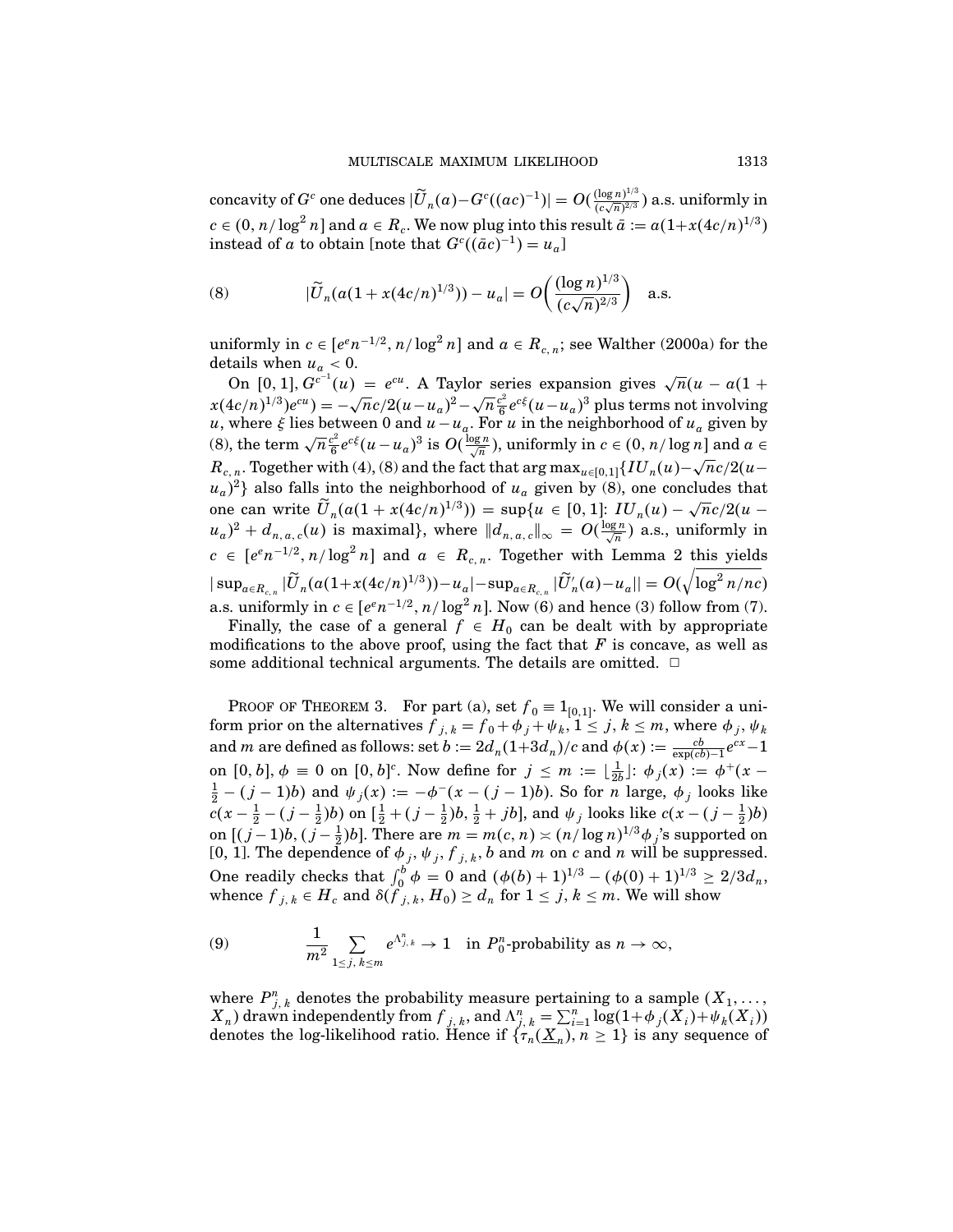tests with level  $\alpha_n \to \alpha$ , then for arbitrary  $\varepsilon > 0$ ,

$$
\sup_{f \in H_c: \delta(f, H_0) \ge d_n} P_f^n(\tau_n = 0) \ge \frac{1}{m^2} \sum_{1 \le j, k \le m} P_{j,k}^n(\tau_n = 0)
$$
  

$$
\ge E_0^n \left( 1(\tau_n = 1) + \frac{1}{m^2} \sum_{1 \le j, k \le m} e^{\Lambda_{j,k}^n} 1(\tau_n = 0) \right) - \alpha_n
$$
  

$$
\ge (1 - \varepsilon) P_0^n \left( \frac{1}{m^2} \sum_{1 \le j, k \le m} e^{\Lambda_{j,k}^n} \ge 1 - \varepsilon \right) - \alpha_n.
$$

So assertion (a) of the theorem follows from (9).

 $\operatorname{Set} S_j^n := \sum_{i=1}^n (\phi_j(X_i) - E_0 \phi_j(X_i)) - \frac{1}{2} \sum_{i=1}^n E_0 \phi_j^2(X_i)$  and define  $T_j^n$  analogously with  $\phi_j$  replaced by  $\psi_j$ . We will prove (9) by showing

(10) 
$$
E_0^n|e^{\Lambda_{j,k}^n}-e^{S_j^n+T_k^n}| \to 0 \text{ uniformly in } j,k.
$$

(11) 
$$
\frac{1}{m^2} \sum_{1 \le j, k \le m} e^{S_j^n + T_k^n} \to 1 \text{ in } P_0^n\text{-probability.}
$$

As for (10), fix j and k and use a Taylor expansion to write  $\sum_{i=1}^{n} \log(1 +$  $\phi_j(X_i) + \psi_k(X_i) = \sum_{i=1}^n (\phi_j(X_i) + \psi_k(X_i)) - 1/2 \sum_{i=1}^n (\phi_j(X_i) + \psi_k(X_i))^2 +$  $\sum_{i=1}^n R_i$ . Set  $Y_i := 1/2(\phi_j(X_i) + \psi_k(X_i))^2 - 1/2E_{j,k}(\phi_j(X_i) + \psi_k(X_i))^2$  $R_i + E_{j, k} R_i$ . Then  $E_{j, k} Y_i = 0$  and  $|Y_i| \leq 6d_n^2$  for all i. Hoeffding's inequality gives  $\sup_n E_{j,k}^n \exp(2\sum_{i=1}^n Y_i)=\sup_n \int_0^\infty P_{j,\,k}^n (2\sum_{i=1}^n Y_i\geq \log t)\, dt\leq 1+1$  $\sup_n \int_1^\infty \exp\{-2(\log t)^2/(144nd_n^4)\} \, dt \ < \ \infty \ \ {\rm as} \ \sup_n n d_n^4 \ < \ \infty. \ \ {\rm Further}, \ |E_{\scriptscriptstyle f,\,k} \>$  $(\phi_j(X_i)+\psi_k(X_i))^2 - E_0\phi_j^2(X_i) - E_0\psi_k^2(X_i)| \leq \frac{3}{c}d_n^4$  and  $E_{j,\,k}R_i \leq 2d_n^4$ . Hence

(12)  
\n
$$
\sup_{n} E_{j,k}^{n} (e^{S_{j}^{n} + T_{k}^{n} - \Lambda_{j,k}^{n}})^{2}
$$
\n
$$
= \sup_{n} E_{j,k}^{n} \exp \left\{ 2 \sum_{i=1}^{n} Y_{i} \right\}
$$
\n
$$
\times \exp \left\{ \sum_{i=1}^{n} (E_{j,k}(\phi_{j}(X_{i}) + \psi_{k}(X_{i}))^{2} - E_{0} \phi_{j}^{2}(X_{i}) - E_{0} \psi_{k}^{2}(X_{i}) - 2E_{j,k} R_{i}) \right\} < \infty
$$

[use  $E_0 \phi_j(X_i) = -E_0 \psi_k(X_i)$ ]. It is readily seen that this bound holds uni- $\text{formly in }j,\, k.\ \text{Next, } \text{Var}^n_{j,\,k}(S^n_j+T^n_k-\Lambda^n_{j,\,k})=\text{Var}^n_{j,\,k}(\sum^n_{i=1}Y_i)\leq 36nd^4_n\rightarrow 0,$ as  $|Y_i| \leq 6d_n^2$ . Hence  $S_j^n + T_k^n - \Lambda_{j,k}^n \to 0$  in  $P_{j,k}^n$ -probability uniformly in j, k. Together with the uniform integrability condition  $(12)$ ,  $(10)$  follows by a  $\text{standard argument, and by employing } E_0^n|e^{\Lambda_{j,k}^{\mathtt{N}}}-e^{S^n_{j}+T^n_{k}}|=E_{j,\;k}^n|1-e^{S^n_{j}+T^n_{k}-\Lambda_{j,\;k}^{\mathtt{N}}}|.$ 

To prove (11) we will show  $\frac{1}{m} \sum_{j=1}^{m} e^{S_j^n} \to 1$  in  $P_0^n$ -probability. The proof with  $T_j^n$  in place of  $S_j^n$  is analogous. Note that the  $S_j^n$  are not independent. We will employ the following refinement of a conditioning idea which was used by Korostelev and Nussbaum (1995) in a related situation: Partition  $\left[\frac{1}{2}, 1\right]$  into  $\left[m/n^{\varepsilon}\right] \asymp n^{1/3-\varepsilon}/(\log n)^{1/3}$  intervals  $I_k^n$ ,  $k = 1, \ldots, [m/n^{\varepsilon}],$  of equal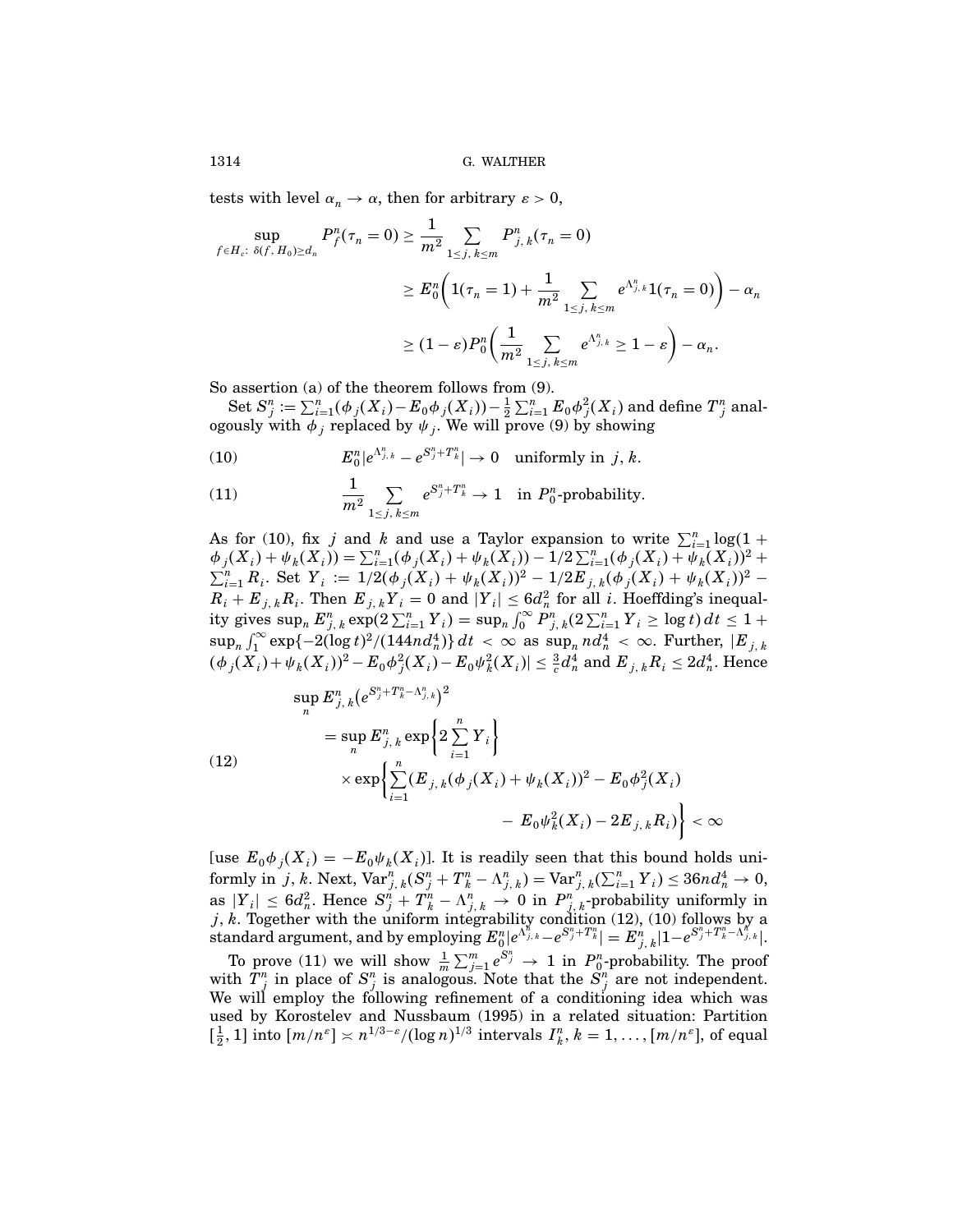length, where the small  $\varepsilon > 0$  will be specified later. Denote by  $\nu_k$  the random number of  $X_i$ 's that fall into  $I_k^n$ . A standard calculation shows that the event  $\mathscr{A}_n := [|\nu_k - \frac{n^{\varepsilon}}{2m} n| \leq \sqrt{\frac{n^{\varepsilon}}{m} n^{ \varepsilon/3}}$  for all  $k = 1, ..., \lfloor m/n^{\varepsilon} \rfloor]$  satisfies  $\lim_{n\to\infty} P_0^n(\mathscr{A}_n) = 1$ . Under  $P_0^n$  and conditional on the vector *v*, the collections of  $X_i$ 's pertaining to different  $I_k^n$  are independent, and within each  $I_k^n$  the  $X_i$ 's are iid uniform. Each  $I_k^n$  contains the supports of a block of  $\lt n$ <sup>ε</sup> consecutive  $\phi_j$ 's. Thus the random variables  $\frac{1}{n^{\varepsilon}}\sum_{j\in \text{block }k} e^{S_j^n}, k = 1, \ldots, \lfloor m/n^{\varepsilon} \rfloor$ , are  $P_0^n$ -conditionally independent given  $\underline{\nu}$ . The assertion will follow once we prove  $\frac{1}{m/n^e}\sum_{k=1}^{m/n^e} (1/n^e\sum_{j\in\text{block }k} e^{S_j^n})\to 1 \text{ in conditional } P_0^n\text{-probability given }\underline{\nu}\text{, uni$ formly in  $\nu \in \mathscr{A}_n$ . The proof of Corollary 10.1.2 in Chow and Teicher (1988) shows that it is enough to prove

(13) 
$$
E_0^n(e^{S_j^n}|\underline{\nu}) \to 1
$$
 uniformly in  $j \in \{1, ..., m\}$  and in  $\underline{\nu} \in \mathcal{A}_n$ ,

(14) 
$$
E_0^n\left(\frac{1}{n^{\varepsilon}}\sum_{j\in \text{block }k}e^{S_j^n}\cdot 1\left(\frac{1}{n^{\varepsilon}}\sum_{j\in \text{block }k}e^{S_j^n}>\frac{m}{n^{\varepsilon}}\delta\right)|\underline{\nu}\right)\to 0
$$
  
uniformly in  $k\in\{1,\ldots,\lfloor m/n^{\varepsilon}\rfloor\}$  and in  $\underline{\nu}\in\mathscr{A}_n$ , for every  $\delta>0$ .

LEMMA 3. Let  $t \geq 0$ . Then

$$
E_0^n(e^{tS_j^n}|\underline{\nu}) = \exp\biggl(\frac{C^3}{6c}\log n\cdot(t^2-t)+o(1)\biggr),
$$

uniformly in  $j \in \{1, \ldots, m\}$  and in  $\underline{\nu} \in \mathscr{A}_n.$  Here  $C$  is the constant given in the statement of the theorem.

The proof of the lemma is based on a Taylor series expansion and standard inequalities. See Walther (2000a) for details. Now (13) follows by setting  $t = 1$ in the lemma. Let j be an index in block k. The expression in  $(14)$  is not larger  $\text{than } E_0^n(e^{S_j^n} \cdot 1(e^{S_l^n} > \frac{m}{n^s} \delta \text{ for some } l \in \text{ block } k | \underline{\nu}) \leq \sum_{l \in \text{block } k} E_0^n(e^{S_j^n} \cdot 1(e^{S_l^n} >$  $(\frac{m}{n^e} \delta)|\underline{v}) \leq \sum_{l \in \text{block } k} E_0^n (e^{S_{lj}^n} e^{tS_l^n} |\underline{\nu})/(\frac{m}{n^e} \delta)^t$  for any  $t > 0$ . As the conditional  $P_0^n$ -distribution of  $e^{S_j^n}$  is the same as that of  $e^{S_j^n}$ , we get  $E_0^n(e^{S_j^n}e^{tS_i^n}|\underline{\nu}) \leq$  $E_0^n(e^{(1+t)S_j^n}|\underline{v})$  by Cauchy–Schwarz. Setting  $t = \sqrt{2c/C^3} - 1 > 0$  and applying the lemma shows that the above sum is not larger than  $n^{\varepsilon} \exp(\frac{C^3}{6c} \log n \cdot$  $(t+1)t$ ) $n^{-(1/3-\varepsilon)t}(\log n)^{t/3}\cdot O(1)= n^{(\sqrt{C^3/(2c)}-1)t/3+\varepsilon(1+t)}\cdot (\log n)^{t/3}\cdot O(1)\to 0$ for  $\varepsilon$  small enough, as  $\sqrt{C^3/(2c)} - 1 < 0$ . The proof of (a) is complete.

The proof of part (b) will make use of the following lemma.

LEMMA 4. Let g be a nonincreasing density on [1, z] and set  $g^{-1}(a) :=$  $\inf \{y: g(y) < a\}$  and  $U_n(a) := \sup \{y \ge 1: G_n(y) - ay \text{ is maximal}\}.$  Assume there exist  $y_1 \in (1, z)$  and  $t > 0$  such that  $g(y_1) > 0$  and  $g(y) \ge g(y_1) \frac{y_1}{y_1}$ for  $y \in [y_1(1-t), y_1 + t] \subset [1, z]$ . Then for all  $x \in [0, n^{1/3}t(1+z)]$  and  $a := g(y_1)(1 + xn^{-1/3})$  the inequality

$$
P(n^{1/3}(U_n(a)-g^{-1}(a))>x)\leq \exp(-Kg(y_1)x^3)
$$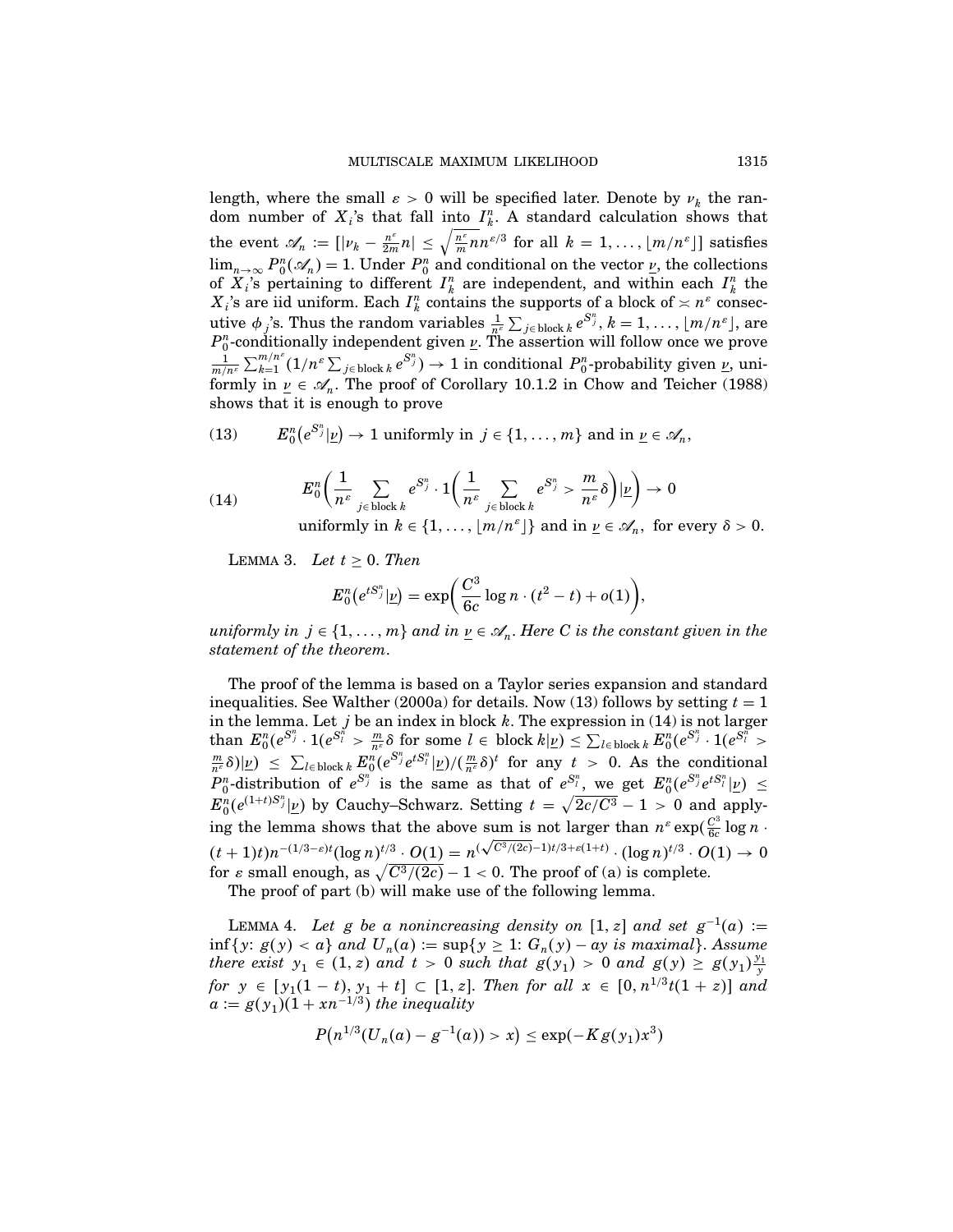holds for a constant K that does not depend on g. One can take  $K = (1 +$  $(z)^{-3}(2(z+t))^{-1}[(1+t)(z(1+t)+1)]^{-2}.$ 

The lemma is a generalization of Theorem 2.1 of Groeneboom, Hooghiemstra and Lopuaa (1999) in that  $g$  is not required to be smooth and the exponential bound is uniform in g apart from the factor  $g(y_1)$ . In turn, the lemma requires the link between  $\alpha$  and  $x$  and that  $\beta$  satisfies the stated inequality. See Walther (2000a) for a proof of the lemma.

Now let  $f \in H_c$  such that  $\delta(f, H_0) \geq d_n$ . Then (1) implies that the function  $g<sup>c</sup>$ , defined via f at the beginning of the proof of Theorem 2, satisfies for all  $1 \leq y_1 < y_2 \leq e^c$ ,

$$
g^{c}(y_{2}) - g^{c}(y_{1}) = f\left(\frac{\log y_{2}}{c}\right) \frac{1}{cy_{2}} - f\left(\frac{\log y_{1}}{c}\right) \frac{1}{cy_{1}} \leq f\left(\frac{\log y_{1}}{c}\right)\left(\frac{y_{2}}{y_{1}} \frac{1}{cy_{2}} - \frac{1}{cy_{1}}\right) = 0.
$$

So  $g^c$  is nonincreasing. As  $\delta(f, H_0) \ge d_n$  there exist  $0 \le x_1 < x_2 \le 1$  such that  $f^{1/3}(x_2) - f^{1/3}(x_1) = \sup_{s \lt x_2} (f^{1/3}(x_2) - f^{1/3}(s)) \ge 2/3d_n$ . Using (1) one readily deduces

$$
(15) \t f(x_1) \ge \left(\frac{2/3d_n}{\exp(c/3) - 1}\right)^3 \text{ and } y_2 - y_1 \ge \frac{(\log n)^{1/5}}{f^{1/3}(x_1)} n^{-1/3},
$$

where  $y_i := e^{cx_i}$ .

 $(1)$ 

 $g^c$  satisfies the condition of Lemma 4: By the definition of  $x_1$  we have  $g^{c}(y) = f(\frac{\log y}{c})\frac{1}{cy} \geq f(\frac{\log y}{c})\frac{1}{cy} = g^{c}(y_1)y_1/y$  for  $y \in [1, y_2]$ . By (15) the last interval contains  $[y_1(1 - t_n), y_1 + t_n] \subset [1, e^c]$ , where  $t_n = (\log n)^{1/6} n^{-1/3}$ /  $f^{1/3}(x_1)$ , provided  $x_1 \geq 2t_n/c$ , which will be assumed from now on (otherwise one has to take  $x_1 := 2t_n/c$  and use an additional argument). Applying Lemma 4 with  $z := e^c$  and  $x = x(f, n) := (\log n)^{1/6} / f^{1/3}(x_1)$  and using the monotonicity of  $g^c$  gives

$$
(16) \quad P_f\Big\{U_n\Big(g^c(\mathbf{y}_1)(1+xn^{-1/3})\Big)\leq \mathbf{y}_1+xn^{-1/3}\Big\}\geq 1-\exp(-K_1\sqrt{\log n}),
$$

where  $K_1 > 0$  does not depend on f, n or  $x_1$  [as  $t_n \le 1$  by (15)], and  $U_n$  is taken with respect to the random variables  $Y_i := e^{cX_i}$ . Using  $b^{1/3} - a^{1/3} \le \frac{1}{3}(b-a)a^{-2/3}$  for  $a, b > 0$  we get

$$
P_f\left\{\left(\frac{n}{4a}\right)^{1/3}\left(\left(\hat{f}_n^c\right)^{1/3}\left(\frac{\log(y_1+xn^{-1/3})}{c}\right)-f^{1/3}(x_1)\right)\right\}
$$
  

$$
\leq (\log n)^{1/6}4^{-1/3}(2e^c+1)/3\right\}
$$
  

$$
\geq P_f\left\{\left(\frac{n}{4c}\right)^{1/3}\left(\hat{f}_n^c\left(\frac{\log(y_1+xn^{-1/3})}{c}\right)-f(x_1)\right)f^{-2/3}(x_1)\right\}
$$
  

$$
\leq (\log n)^{1/6}4^{-1/3}(2e^c+1)\right\}
$$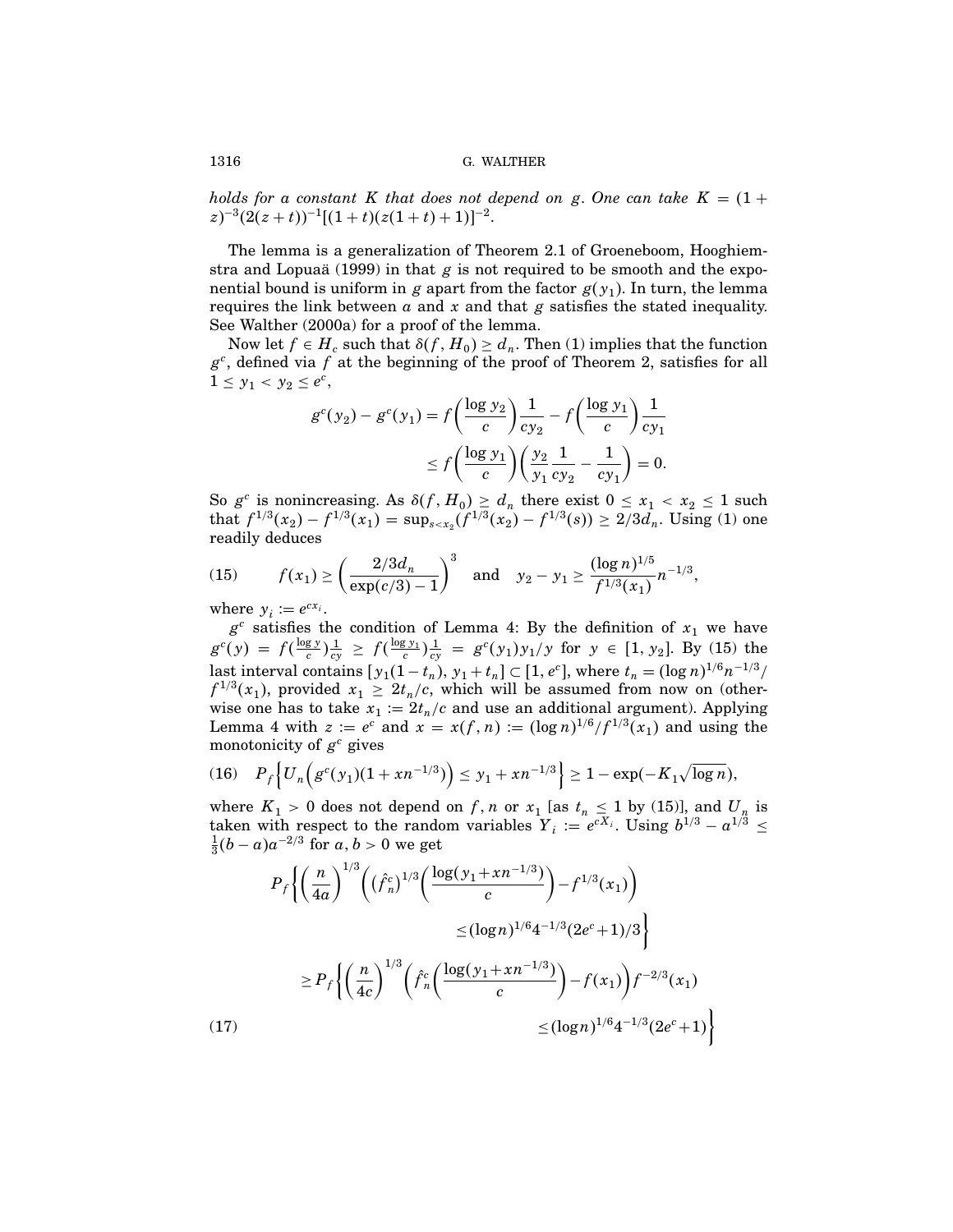MULTISCALE MAXIMUM LIKELIHOOD 1317

$$
\geq P_f \left\{ \hat{g}_n^c (y_1 + x n^{-1/3}) (y_1 + x n^{-1/3}) - g^c (y_1) y_1 \right\}
$$
  
\n
$$
\leq g^c (y_1) (x n^{-1/3} + y_1 x n^{-1/3} + x^2 n^{-2/3}) \right\}
$$
  
\nas  $y_1 x n^{-1/3} + x^2 n^{-2/3} \leq 2e^c x n^{-1/3}$  by (15)  
\n
$$
= P_f \left\{ \hat{g}_n^c (y_1 + x n^{-1/3}) \leq g^c (y_1) (1 + x n^{-1/3}) \right\}
$$
  
\n
$$
\geq 1 - \exp \left( -K_1 \sqrt{\log n} \right)
$$

by (16) and (5). Similarly, one finds

$$
(18) \quad P_f\left\{ \left(\frac{n}{4c}\right)^{1/3} \left(\left(\hat{f}_n^c\right)^{1/3} \left(\frac{\log(y_2 - x'n^{-1/3})}{c}\right) - f^{1/3}(x_2)\right) \ge -K_2(\log n)^{1/6} \right\}
$$
\n
$$
\ge 1 - \exp\left(-K_3\sqrt{\log n}\right),
$$

where  $x' := (\log n)^{1/6}/f^{1/3}(x_2)$ . Set  $\varepsilon := C - (2c)^{1/3} > 0$ , then  $\left(\frac{n}{4c}\right)^{1/3} \frac{3}{2}(f^{1/3})$  $(x_2) - f^{1/3}(x_1) - (\log(\sqrt{n}c/2))^{1/3} = (1/(4c))^{1/3}((2c)^{1/3} + \varepsilon)(\log n)^{1/3} - (1/2c)^{1/3}$  $\log n + \log c/2$ <sup>1/3</sup>  $\ge \frac{\varepsilon}{(8c)^{1/3}(\log n)^{1/3}}$  for *n* large enough, depending only on c. Together with  $(17)$ ,  $(18)$  we obtain for every constant l,

$$
P_f\bigg\{\bigg(\frac{n}{4c}\bigg)^{1/3}\frac{3}{2}\bigg(\bigg(\hat{f}_n^c\bigg)^{1/3}\bigg(\frac{\log(y_2-x'n^{-1/3})}{c}\bigg) -(\hat{f}_n^c)^{1/3}\bigg(\frac{\log(y_1+xn^{-1/3})}{c}\bigg)\bigg) -\bigg(\log\frac{\sqrt{n}c}{2}\bigg)^{1/3} > l\bigg\} \to 1,
$$

the convergence not depending on f,  $y_1$  or  $y_2$ . As  $y_1 + xn^{-1/3} < y_2 - x'n^{-1/3}$ by (15) and the critical value  $l_n(1 - \alpha)$  is bounded by Theorem 2 and Fatou's lemma, one obtains  $P_f(\phi_n(T_n) = 1) \to 1$  uniformly in  $\{f \in H_c: \delta(f, H_0) \geq 1\}$  $d_n$ , proving (b).

Note that the crucial feature of the asymptotically minimax adaptive test lies in comparing  $(n/(4c))^{1/3}T_n(c)$  to  $(\log(\sqrt{n}c/2))^{1/3}$  across scales c. The exact choice of the denominator of the rescaling for the test statistic (cf. Theorem 2) is less important. The effort that went into deriving the rescaling sequence in the denominator in Theorem 2 reflects the desire to give equitable weights to all scales.  $\square$ 

PROOF OF THEOREM 5. To avoid technicalities the main arguments of the proof will be sketched. Denote by f and F the density and cdf of the  $X_i$ , respectively. The proof of Lemma 1 shows that if the cdf  $G$  has the same support as  $F$ and a density g that is positive and continuous in its interior, then  $G(X_i - d)$ has Radon–Nikodym derivative  $f(G^{-1}(t) + d)/g(G^{-1}(t)), t \in (0, 1)$ . If  $G = F$ , then the derivative is nonincreasing, again by the proof of Lemma 1. We will consider the least favorable case where  $F$  is the cdf of  $U[0, 1]$ , and the above Radon–Nikodym derivative equals  $1_{[0,1-d]}(t)$ . To see how taking the sup over  $d > 0$  is incorporated into the statement of Theorem 2, note that if  $X_i > d$ then  $F(X_i-d)$  is just a shift of  $X_i$  by an amount  $d$ . Thus the statistic looks at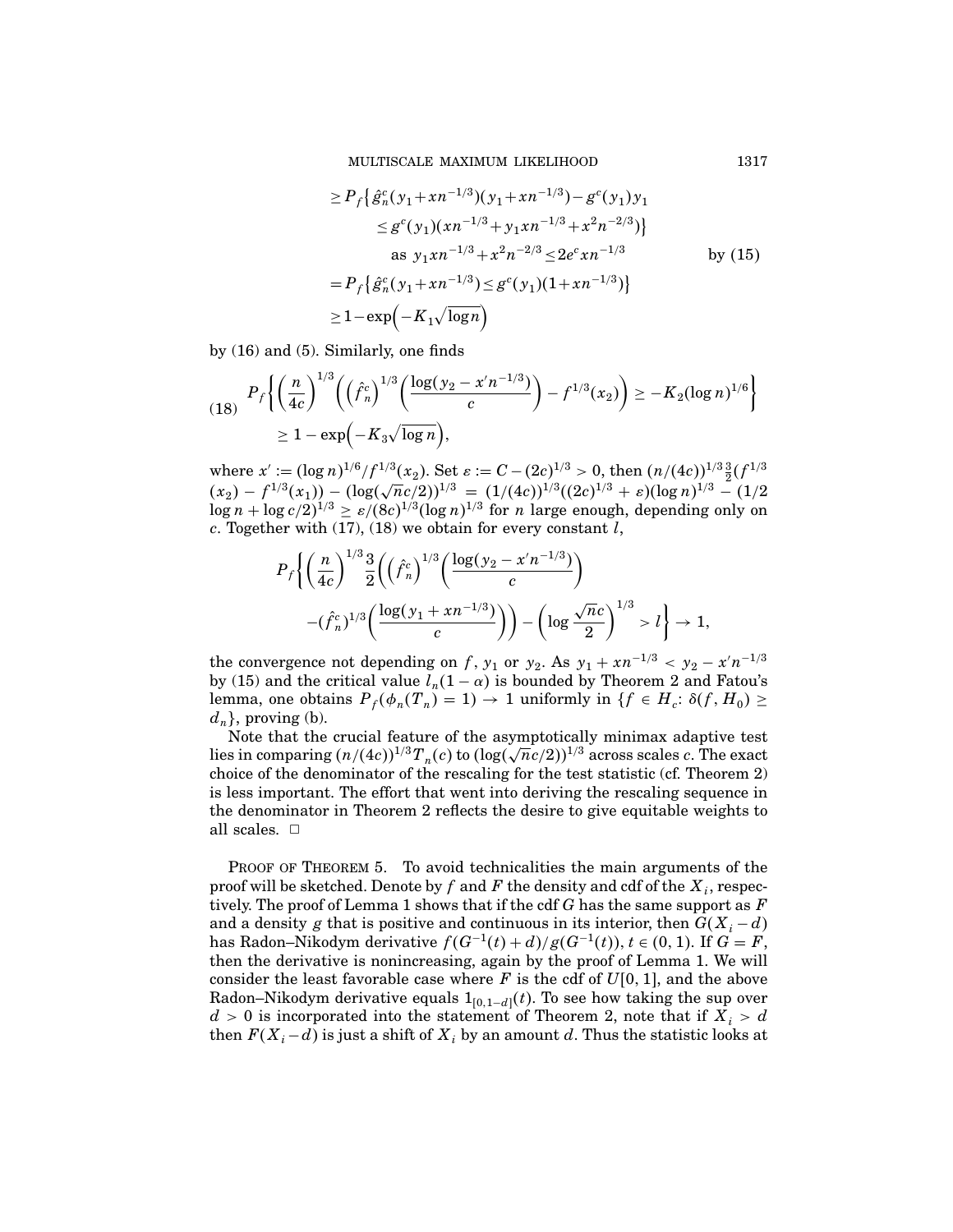a subset of the same stretches of data considered in the context of Theorem 2, and this fact is readily incorporated into equation (4). When employing  $\overline{F}_n$  in place of F note that the Radon–Nikodym derivative  $f(\vec{F}_n^{-1}(t) + d)/\tilde{f}_n(\vec{F}_n^{-1}(t))$ <br>differs from the nonincreasing function  $f(\widetilde{F}_n^{-1}(t) + d)/f_n(\widetilde{F}_n^{-1}(t))$  by not more than  $O((\log n/n)^{2/5})$  a.s. as  $\|f - \tilde{f}_n\| = O((\log n/n)^{2/5})$  a.s. [and in the case of a general log-concave  $f$  using the fact that  $f$  is bounded above and away from 0 on  $(F^{-1}(\varepsilon), F^{-1}(1-\varepsilon))$ . By Theorem 3(a) and the proof of Theorem 3(b), the statistic will not be sensitive to a perturbation of order  $(\log n/n)^{2/5}$  if  $c \gg (\log n/n)^{1/5}$ .  $\Box$ 

#### REFERENCES

- Brooks, S. P. (1998). MCMC convergence diagnosis via multivariate bounds on log-concave densities. Ann. Statist. 26 398–433.
- Chaudhuri, P. and Marron, J. S. (1999). SiZer for exploration of structures in curves. J. Amer. Statist. Assoc. 94 807–823.
- Chernoff, H. (1964). Estimation of the mode. Ann. Inst. Statist. Math. 16 31–41.
- CHOW, Y. S. and TEICHER, H. (1988). Probability Theory, 2nd ed. Springer, New York.
- Dellaportas, P. and Smith, A. F. M. (1993). Bayesian inference for generalized linear and proportional hazards models via Gibbs sampling. J. Roy. Statist. Soc. Ser. C 42 443–460.
- DÜMBGEN, L. and SPOKOINY, V. G.  $(2001)$ . Multiscale testing of qualitative hypotheses. Ann. Statist. 29 124–152.
- GILKS, W. R. and WILD, P. (1992). Adaptive rejection sampling for Gibbs sampling. J. Roy. Statist. Soc. Ser. C 41 337–348.
- GLASER, R. E. (1980). Bathtub and related failure rate characteristics. J. Amer. Statist. Assoc. 75 667–672.
- Green, P. J. and Silverman, B. W. (1994). Nonparametric Regression and Generalized Linear Models: A Roughness Penalty Approach. Chapman and Hall, London.
- GROENEBOOM, P. (1985). Estimating a monotone density. In Proceedings of the Berkeley Conference in Honor of Jerzy Neyman and Jack Kiefer (L. Le Cam and R. A. Olshen, eds.) 2 539– 555. Wadsworth, Belmont, CA.
- GROENEBOOM, P. (1989). Brownian motion with a parabolic drift and Airy functions. Probab. Theory related Fields 81 79–109.
- GROENEBOOM, P., HOOGHIEMSTRA, G. and LOPUAÄ, H. P. (1999). Asymptotic normality of the L1 error of the Grenander estimator. Ann. Statist. 27 1316–1347.
- GROENEBOOM, P., JONGBLOED, G. and WELLNER, J. A. (2001). Estimation of a convex function: characterizations and asymptotic theory. Ann. Statist. To appear.
- HILDENBRAND, K. and HILDENBRAND W. (1985). On the mean income effect: a data analysis of the U.K. family expenditure survey. In Contributions to Mathematical Economics (W. Hildenbrand and A. Mas-Colell, eds.) 247–263. North-Holland, Amsterdam.
- Ingster, Y. I. (1993). Asymptotically minimax hypothesis testing for nonparametric alternatives I–III. Math. Methods Statist. 2 85–114, 171–189, 249–337.
- JONGBLOED, G. (1998). The iterative convex minorant algorithm for nonparametric estimation. J. Comput. Graph. Statist. 7 310–321.
- KIM, J. and POLLARD, D. (1990). Cube root asymptotics. Ann. Statist. 18 191-219.
- KOMLÓS, J., MAJOR, P. and TUSNÁDY, G. (1975). An approximation of partial sums of independent r. v.'s and the sample d.f. Z. Wahrsch. Verw. Gebiete 32 111–131.
- Korostelev, A. and Nussbaum, M. (1995). Density estimation in the uniform norm and white noise approximation. Preprint 154, Weierstrass Institute, Berlin.
- LIERO, H., LÄUTER, H. and KONAKOV, V. (1998). Nonparametric versus parametric goodness of fit. Statistics 31 115–149.